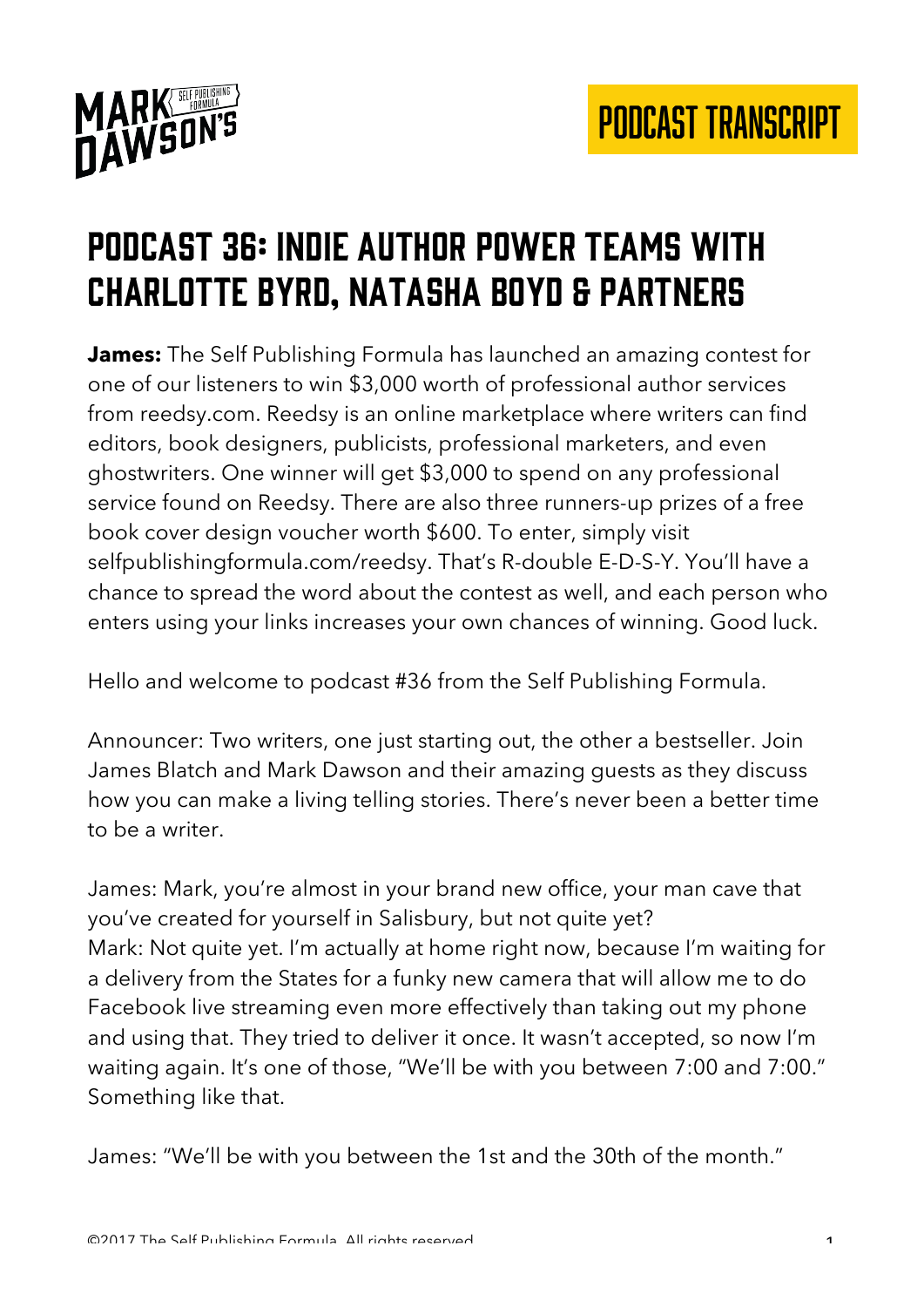

Mark: Yeah, hopeless.

James: Well, I'm interested to see this camera. It is something that we talk about in terms of author/reader engagement.

You really started your Facebook live with your readers, didn't you? You've been using them with SPF quite a lot now.

Something you'd recommend as a way of keeping your readers engaged?

Mark: Yeah, definitely. It's great. It's a cheap reach. You don't need to pay. It's all free. You don't need to spend to boost it or turn it into an ad. You get really high organic reach. I do it quite a lot. I'm going to try with this new camera, if I have a little studio set up in the new office. I'll be able to hop on and do regular Q & A's and things like that, for both my readers and for SPF listeners as well.

James: I think we're all up for some hardware recommendations and solutions to stuff, so you'll have to talk to us about it in the future. We'll obviously see the results, and see if this is something that I might even play with.

Mark: Yeah, you like your gadgets. I think it'll be right up your street.

James: Good. Okay, here's a question for you, Mark.

Do you do all your business stuff yourself? Does your wife help you at all? Do you have anybody else helping you?

Mark: Mostly me, to be honest. The writing side of things, I've got a VA. She helps me with some, quite small bits and pieces. Then, on the other side of things, what we do … It's obviously a little bit different. For the actual writing side of things, I do it myself. Though, I can see the benefits of having help when needed.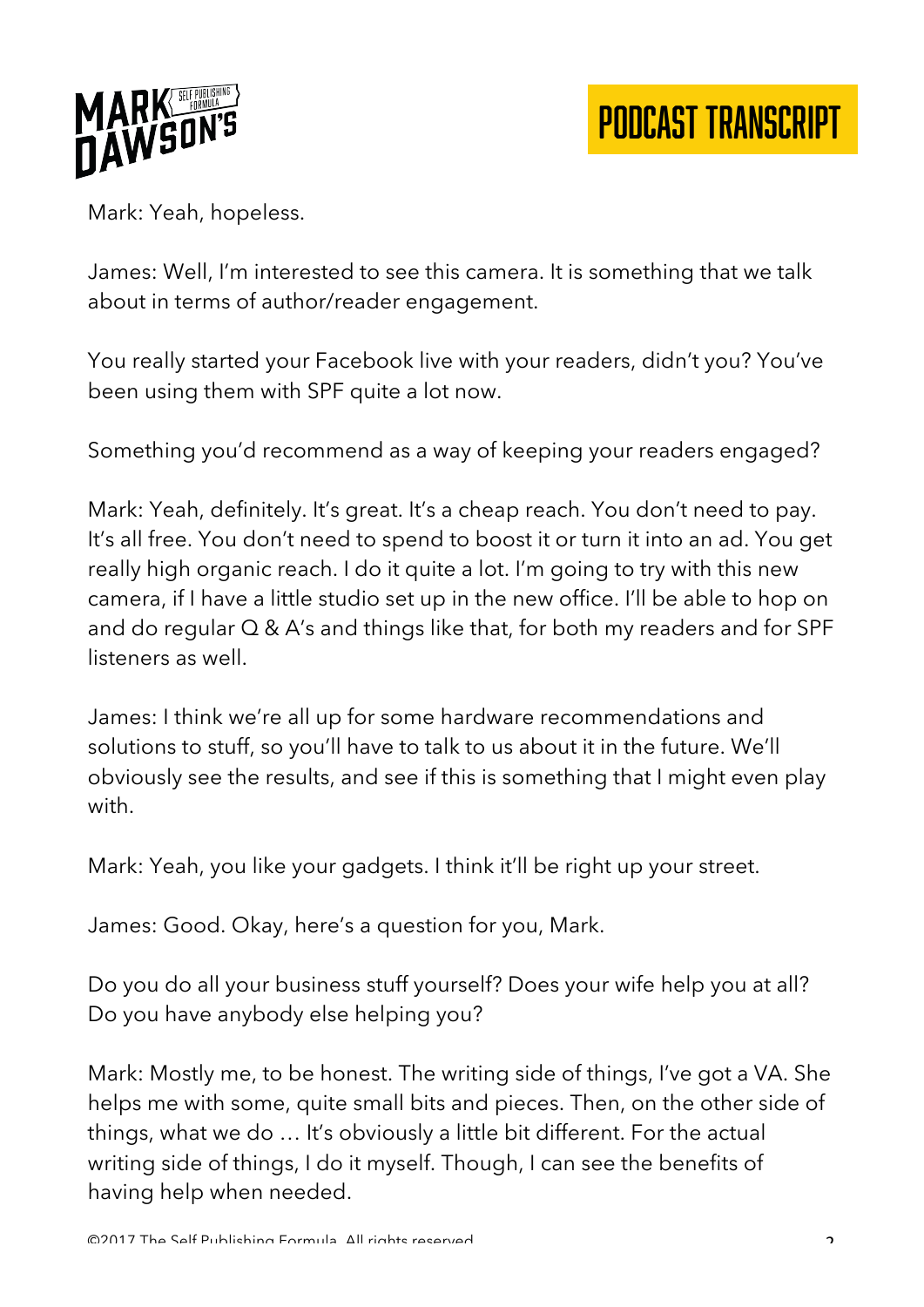

James: How about Mrs. Dawson? It's a bit of an old-fashioned model, isn't it? I think I allude to this in a minute in our interviews, but the reason I'm asking these questions is … The almost Victorian/Edwardian level here, in that you start a business and it's your family, you know. Dawson & Son, or Mr. & Mrs. Dawson running the shop, and so on.

The reason we're talking about this is because there seems to be quite an increasing number of authors who have just got to that breakthrough point of making money, making a decent salary, enough for them and their other half to live on, that they have suddenly employed their other half. We've got two interviews in a row here.

Mark: Yeah, I can give you a couple more actually. Joanna Penn has retired her husband, to work on her business; and Adam Croft has retired his wife. There are few people who get in that fortunate position now. I think as you say, it does allow people to bring in very helpful, valuable assistance without needing to, effectively to bring them on payroll. They're kind of already on the payroll. If it can be done, it's a great idea.

James: These two interviews that we've put together … They are Charlotte Byrd, who's referred to as Kate – because that's her real name – a few times in the interview. Charlotte's her author name, who we caught up with in California a few weeks ago. Before that, Natasha Boyd. Natasha actually lives in Atlanta, but she came down to Florida to see us.

We've put these interviews together for two reasons. One is that they both employ their other half, their husbands, to do the work. Natasha's husband is still in a full-time job, but it's sort of related field. Although, there's no doubt in the future that might be … I don't think his employers would like to hear this, so I mustn't speak on his behalf. He certainly didn't say anything to me. Get myself out of trouble here. But you can imagine in the future if Natasha's income doubles or triples from where it is now, they may revisit that.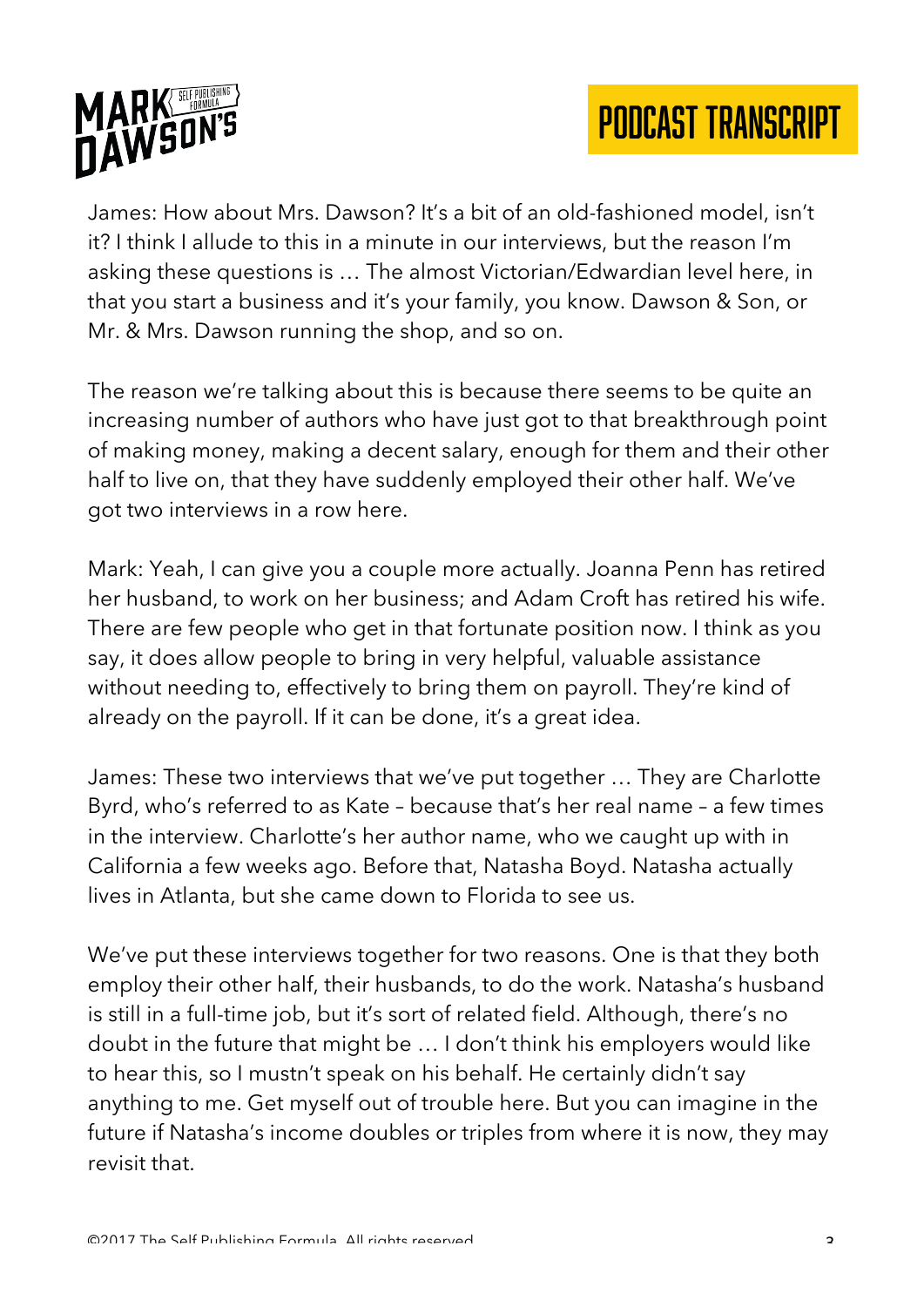

Charlotte's husband has quit his job, and is now her marketing person. He is also writing his own book.

The other reason I put these two interviews together is for someone like me, who's starting off and has financial ambitions in their mind of where they want to be in a couple of years. These two authors have both, in the last 12 – 18 months cracked it.

They've gone from a few hundreds a month, not even that sometimes, to regular 5 figures or nearly 5 figures. In their cases, to turn in a salary that means they are living off their writing, and actually accumulating some wealth through it as well. That real breakthrough. They're both at the beginning of that, which is absolutely fantastic. I thought it was really worth hearing these two interviews together. We're going to hear from Charlotte in a moment, but first Natasha.

Natasha: My name's Natasha Boyd, and I write contemporary romance mainly. I'm obviously from the UK originally, but I live in Atlanta now with my husband. I started in 2013. I was friends with some authors online, and so when I was getting ready to publish, just decided to immediately selfpublish. I was contacted by an agent very soon after, about two weeks later; and was convinced that we should try and sell it traditionally, which I wasn't quite sure about.

James: What was your thinking about self-publishing at that point? A lot of people, when they start out, they don't know a lot about self-publishing. They still look at it as being a fall back if they don't get a deal. You thought about self-publishing from the beginning.

Natasha: Yes, right away. I had some friends who were already selfpublishing. I was in a lot of author forums, and there was a lot of talk amongst people in my genre about leaving the traditional field. They were losing control of a lot of aspects that they could see other people gaining control of: cover, and prices, and all those kinds of things.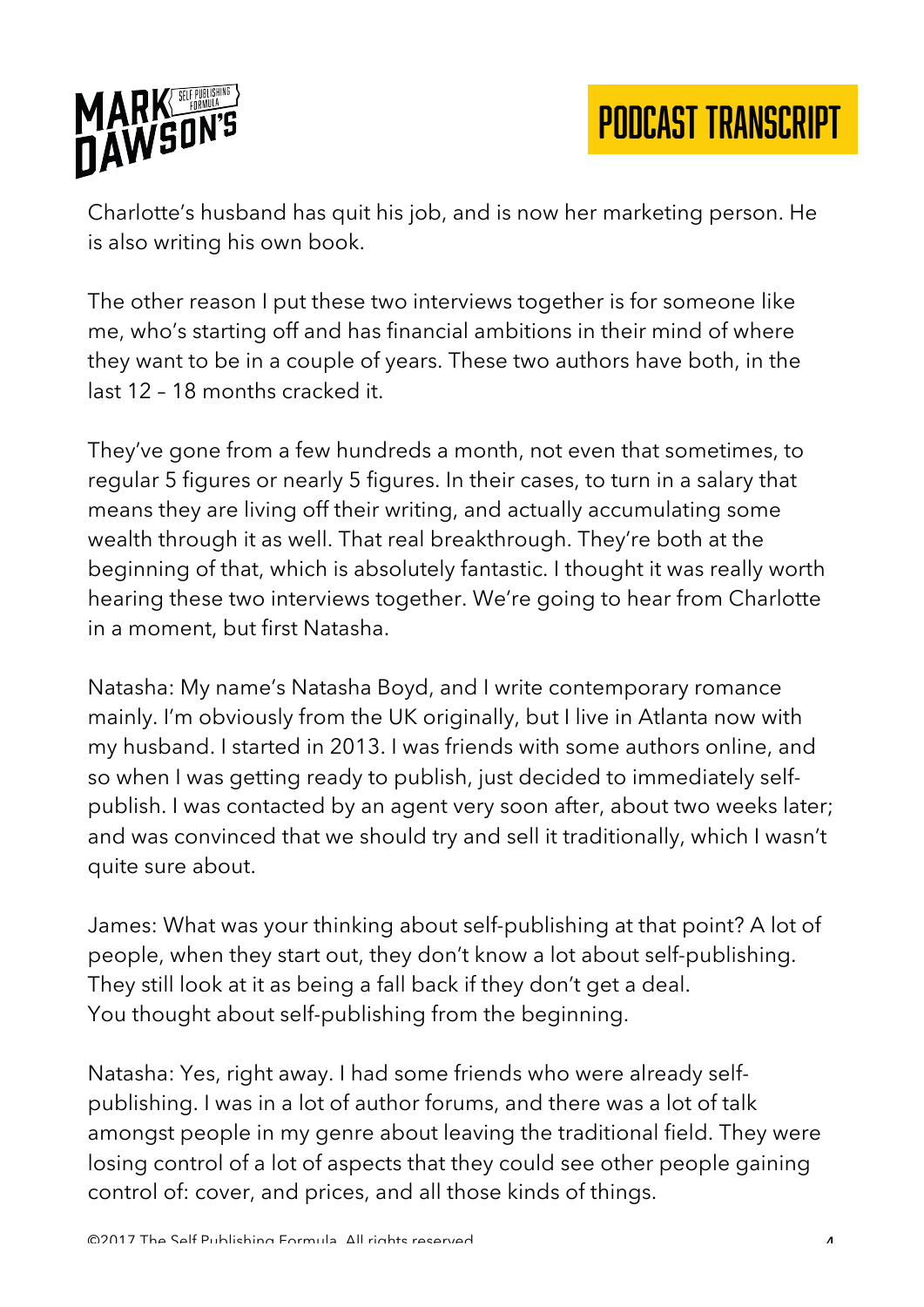

When it came time to do it, I had a professional cover designer that I knew. I knew a professional editor. I was like, "Why don't I just do it myself? Why wouldn't it be better to put my book up in the court of public opinion, as opposed to throwing it at gatekeepers and that kind of thing?" I'd already entered some contests, and I'd finaled in one. I felt confident that that was the thing that would suit me best.

My agent decided that it really would be a great thing for a traditional publishing deal. The answer came back from one of the large big five, that they didn't think they could break my book out any more than it had been. At that point, I'd sold 25,000 copies; but I went on to sell almost 100,000 copies.

James: It just demonstrates right there how that gatekeeper system is broken.

Natasha: Yes, absolutely. My agent was fantastic actually. She said, "Look, let's just sell foreign rights." That's what she focused on, and we ended up actually in an auction in Germany that went to six figures. I feel very confident that I made the right choice for me, and that I've somehow managed to really straddle very well the indie publishing side in this country and then the foreign rights.

I would say the only massive mistake, I still think that I probably made was we did end up selling English rights in the UK and Commonwealth. My thought process there was to maybe have more print books. I've had readers email me with a picture from the book in the airport book shop in Kuala Lumpur and those sort of places, and I'm like, "Oh, I'm really penetrating the world market."

But I don't see evidence of those sales from a traditional publishing house. Also when it comes time to doing any kind of marketing, you're basically trying to market the same product two different ways without any control in the other countries, and it became a disaster. I could say to anybody, keep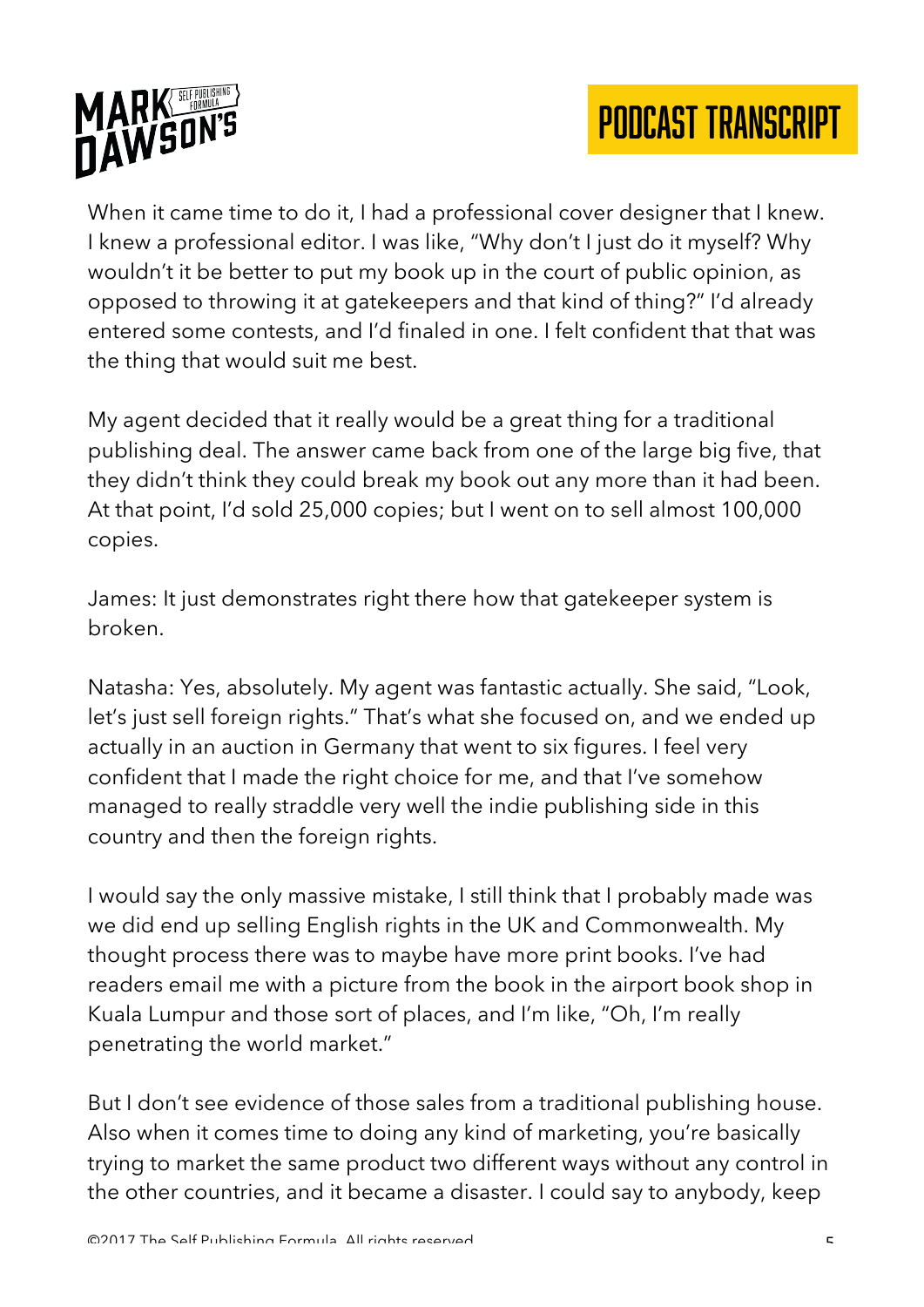

your English rights. Just focus on selling foreign rights where necessary, Germany being one of the best countries to start.

James: I think Mark does a very similar thing, in terms of foreign rights, go through a trad kind of deal, but yeah, English rights he keeps. I want to take you back a little bit, the agent bit. I'm thinking, from my point of view, and other points of view of other people listening to this.

How do you get an agent suddenly, right at the beginning of your career? How did that happen?

Natasha: I was really lucky actually. I was actually contacted by two agents about two weeks after I published, because the book was doing quite well. I ended up signing with one of them. She was very convincing and very enthusiastic about my work. It was clear she had actually read the book from start to finish, and the other agent who contacted me had sort of dabbled in reading it.

James: Did you have a quiz ready for them?

Natasha: No.

James: On page 97 … What does Arthur say to Sean?

Natasha: It took me so by surprise, and I felt very gratified and validated, I guess. You can't help, in this publishing world, still come up against the people who don't understand why somebody would self-publish and not traditionally publish. To have things like an agent and those … It's really vanity, is all I can say, in some respects. Except that when they do things like sell foreign rights and really work like a partner and team with you. Then it works really well.

James: Okay. Tell me a little bit about the writing though.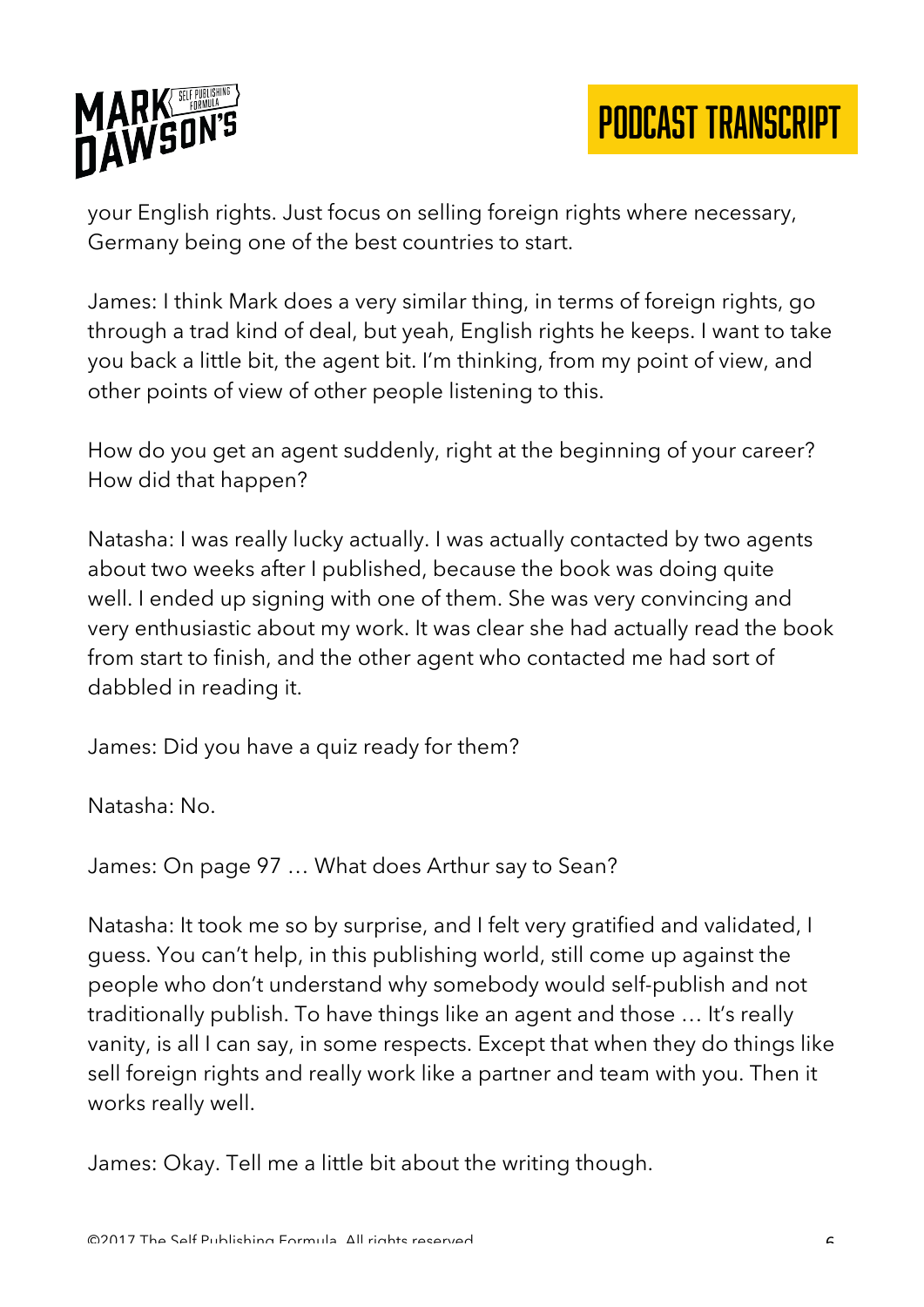

2013, was that literally your first book?

Natasha: Yes, that was literally my first book.

James: Why did you start?

Natasha: I always wanted to write. I think everybody says that, or actually, probably 90% of people say that.

We had moved, and I didn't know anyone in the new place we were living. It was a very inspirational place. It was by the coast. I just sat down and started writing. Then I actually met two authors who live on the island where we were. There's a big writer's group that's there.

James: Which island is this?

Natasha: Hilton Head Island, so near Savannah. Really, they were all very encouraging. I thought, "Gosh, if I'm going to go for it, I'm going to go for it." That's how that started.

James: Okay, so there was this seed there before, but you were in the right place at the right time. You wrote your book.

How did you write your book? Draft it, redraft it? Write it the first time? Did you plan it? Are you a pantser, as they call it?

Natasha: I am a pantser, but I went through so many revisions, it's unbelievable. I think I sat on it for six months rewriting, giving it to critique partners, giving it to an editor, agonizing. I think I said to my husband at one point, "Look, when this goes live, if a hundred people buy it, we're going out for dinner." Which I thought would take forever.

James: How many sales later is that now?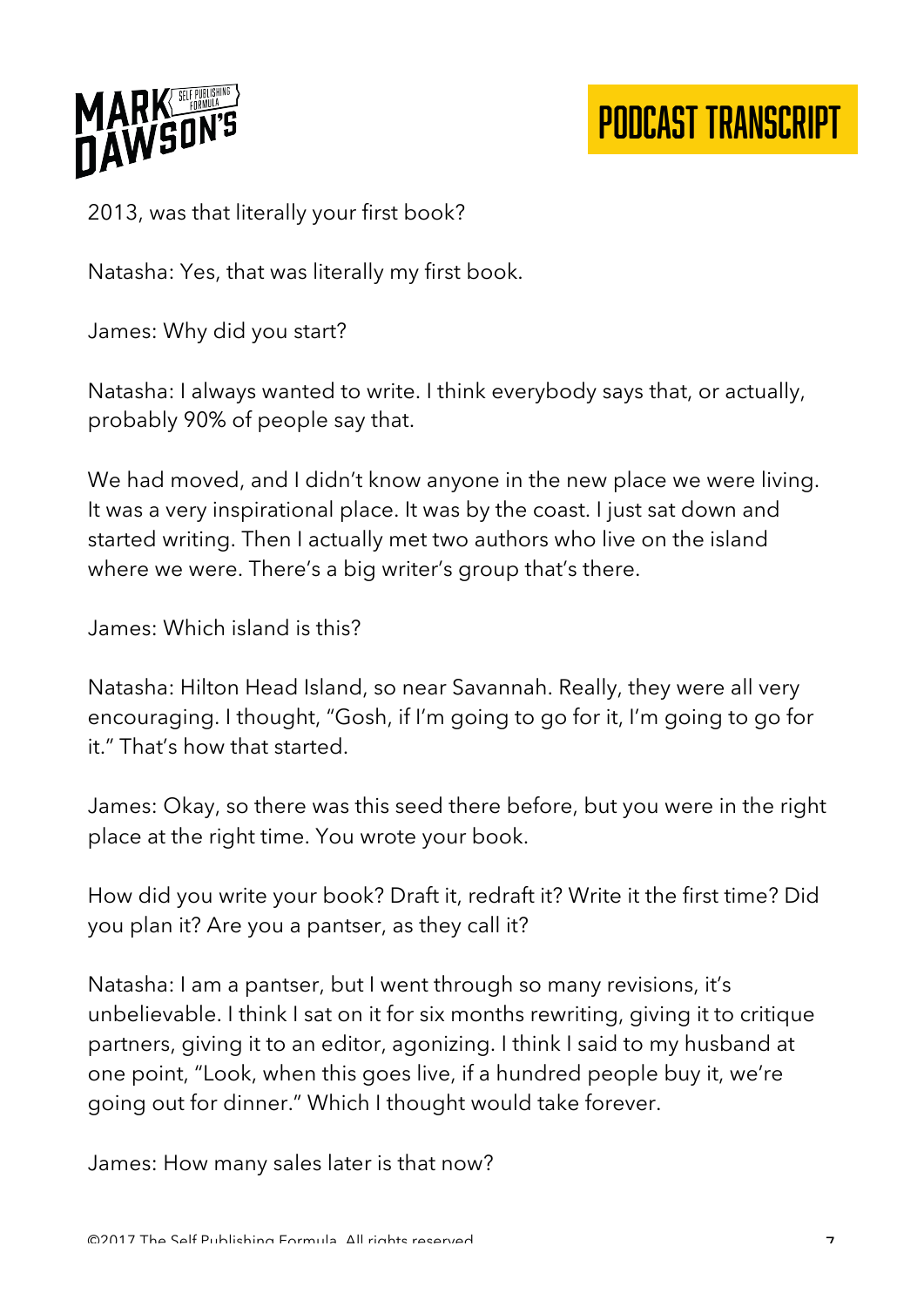

Natasha: We've just crossed 100,000 sales for that book.

James: Congratulations.

Natasha: This is the deal. I really feel like there are a lot of writers who are extremely prolific, and I'm very envious of that. I've sort of agonized myself. If I could write a little faster, I could do more.

What I've really come to understand is everyone writes at their own pace, and you've got to do what works for you. What is important to me is making a living from my writing.

Some of the people you've had on your podcast, actually, who've sold millions. It's really inspiring, but it does sometimes feel a little bit out of reach for the average writer. But it is really possible to do very well and have a career without getting to that point. Not saying that I don't want to get to that point.

James: You sold 100,000. You say a career.

You can give us the figures if you want, or you don't have to; but what sort of work level salary are we talking about here?

Natasha: Well, I'm fine being honest. I mean, the tax guy knows what I make. I'm severely disorganized, so I just did our taxes for 2015. For the second year in a row, I've just cleared six figures.

James: That's a decent salary.

Natasha: Yes, yes. It's not millions, and it's not six figures per month, like some people. There's highs and lows. You have amazing months and you have low months. Certainly, when you're doing foreign rights, you have the signing advance that comes in. Then you get the royalties at six month intervals. Yes, it's up and down, but if you can look at it over the long haul, it's extremely doable; very accessible to the average writer.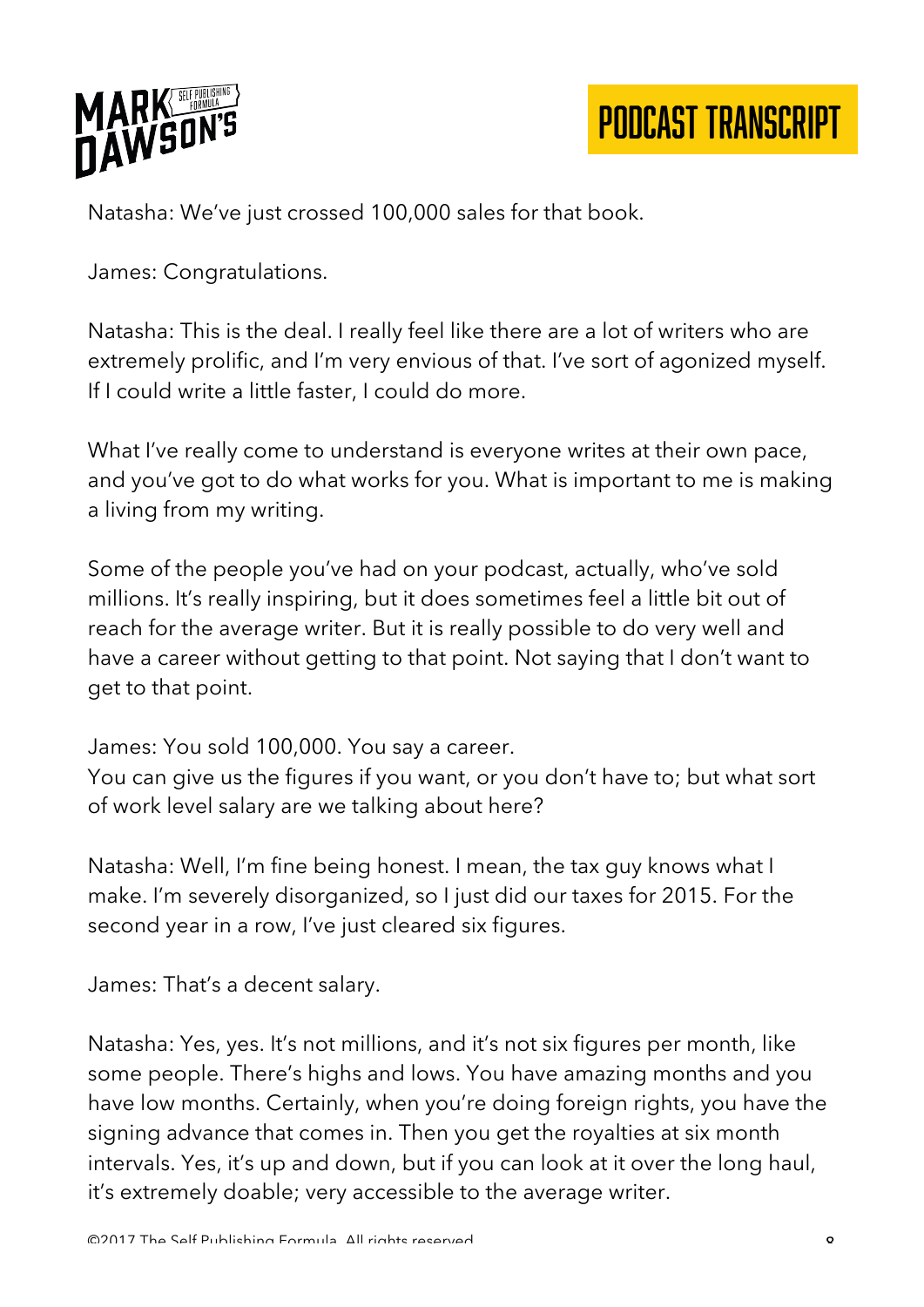

James: Well, I think from my point of view, and from a lot of people who are starting out, this is a more inspirational interview actually than listening to somebody who, as you say, makes millions; because you've gone through the steps. It's been, I'm sure, a hard task. We'll talk about that in a moment, but here you are, a couple of years later and you've got \$100,000 income from it.

Natasha: Right, exactly.

James: As long as you pay your taxes.

Natasha: Yes, that's before tax.

James: Schools don't pay for themselves right. Okay.

Natasha: Yeah.

James: Stephen is patiently standing next to you. Your husband, who's taking over the marketing, as we go forward. Let me talk to you then about the marketing. Obviously, you had your book, you thought about trad, but you came back and decided you were going to stick with self-publishing. Then you sit there with a blank bit of paper in front of you, thinking how do I sell the book.

How did you start that?

Natasha: I was lucky in that I had some PR background. I realized that if people don't talk about your book, you're not going to sell any. My first point of entry for marketing was to try and get the book in front of influencers. Whatever those are for a particular person.

If you're writing a traditional book, I would say your local community influencers. For me, being in romance, it was online book bloggers. It really was a numbers game. They didn't know me from a hole in the wall. I just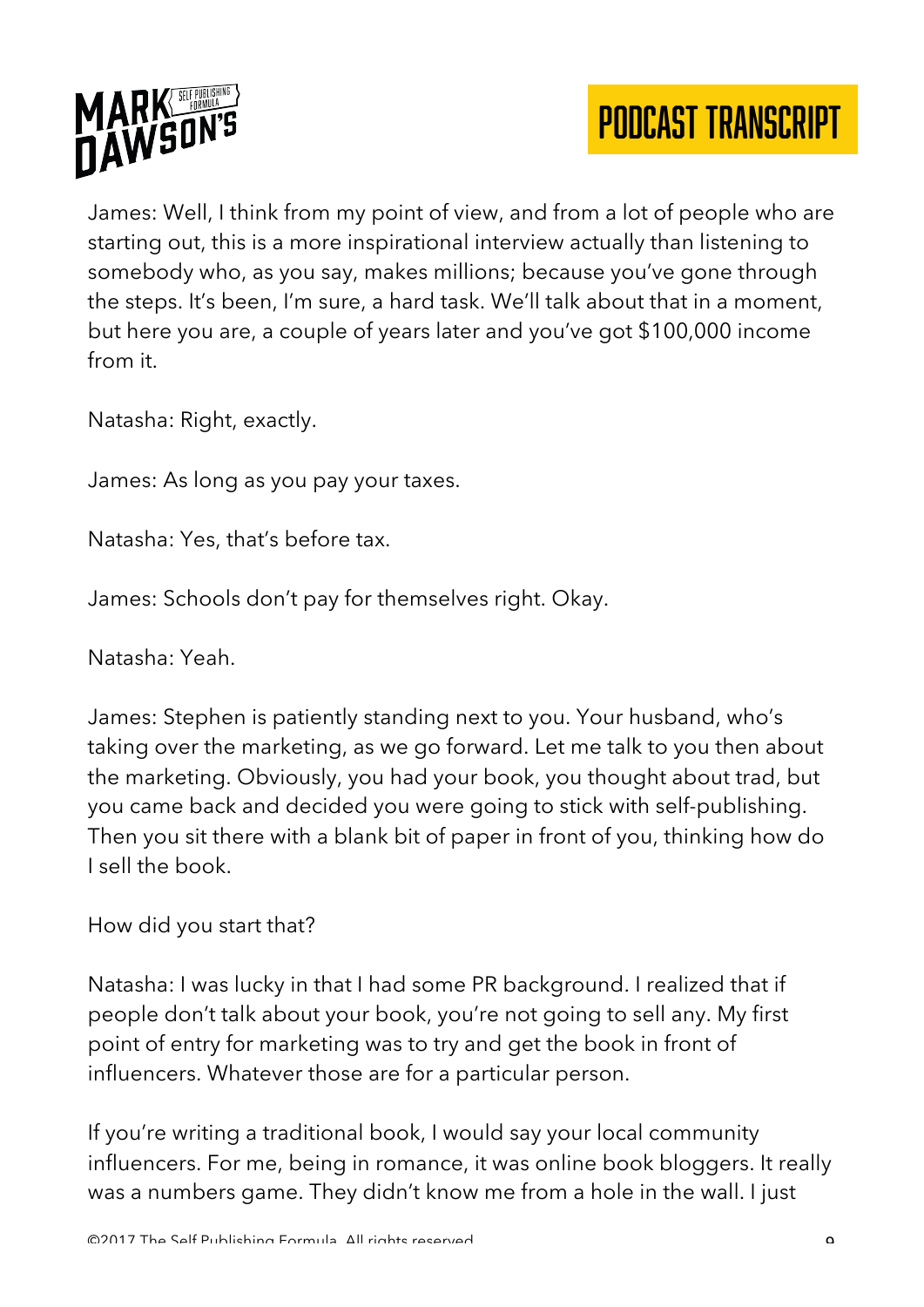

sent a lot of emails, made sure that they were personalized. I did a lot of research on what their real names were, cross referencing across social media and Twitter accounts.

James: Normal kind of stalking behavior.

Natasha: Yes, exactly, exactly, without the crazy eyes. It really did pay off, but it's work. This whole business that we're in. It was very clear, very early on, that writing the book was a very small part of it. I will say that as the market has changed, and certainly in romance, become more saturated; we've had to work a lot harder and spin our wheels a lot faster. Mark actually came into my life at a great time.

I had just published my third full-length book, and had lots of excitement from readers on my mailing list. Then the sales didn't reflect that. They were still fantastic and on a par with my first one, but it felt like you should grow your readership with each subsequent book.

I would have people email me a month later saying, "Oh, did you ever release your book?" I was realizing that I wasn't reaching these people. They couldn't see it. If they weren't on my mailing list, they were gone. The first book wasn't working, I wasn't reaching them; and Mark Dawson floated through my News Feed.

James: You were organically using social media at that point?

Natasha: Exactly.

James: Which, obviously as we now know, is quite limited. They've kind of tweaked the algorithms so that it's limited, and you have to pay.

Natasha: Exactly, and this was early days, and it was becoming very clear, very early on, that you needed to target and focus.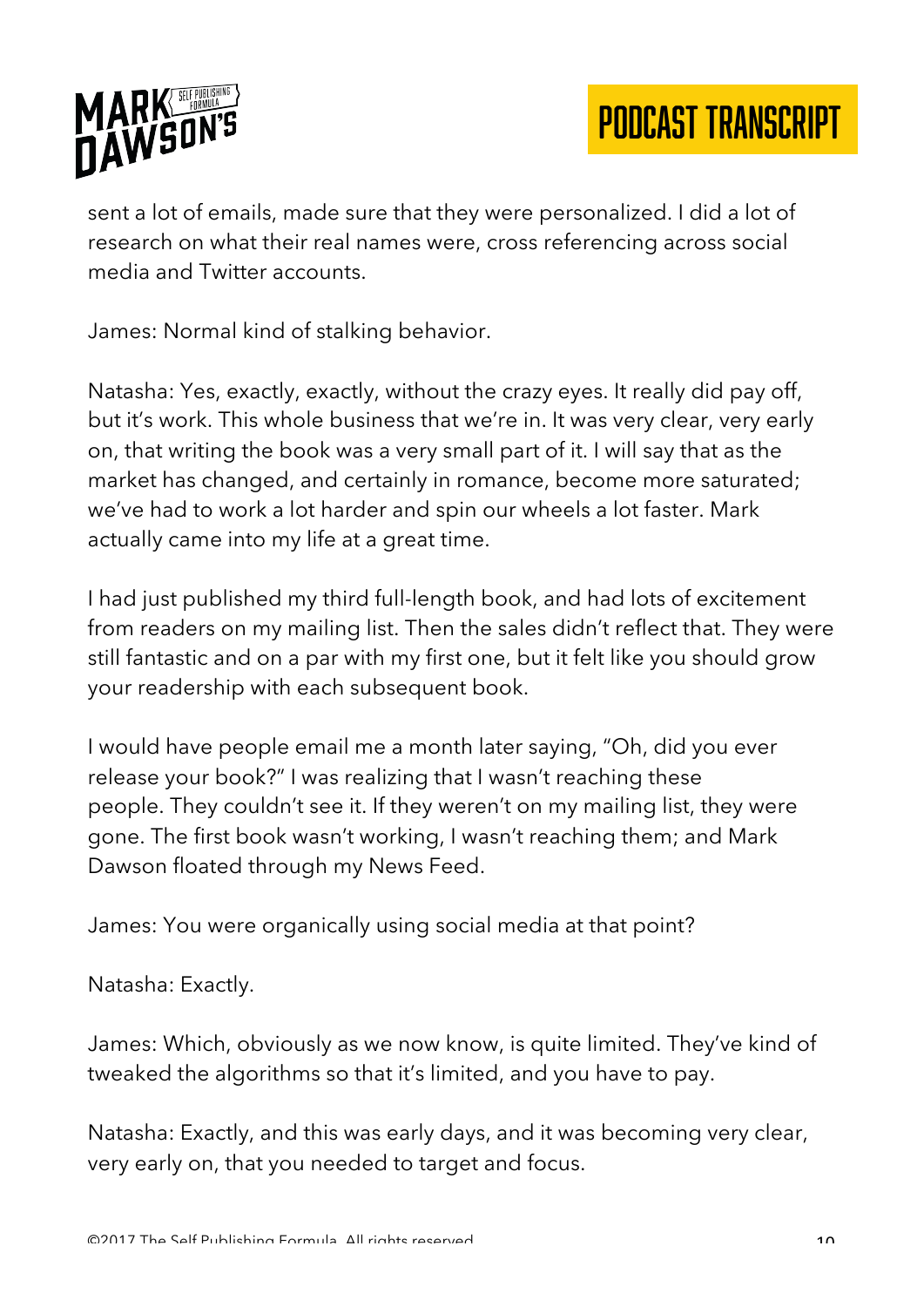

James: Mark turned up, dressed in white on a horse …

Natasha: Galloping across my timeline.

James: You got into Facebook advertising, I'm guessing?

Natasha: I did, I did. I dabbled, and what I realized very quickly was there was a lot of information to learn; and I have a very, very short attention span. I quickly tried to persuade Stephen, since he's in marketing. I was like, "Please do this course for me, and I will somehow, by osmosis, take it out of your head."

In the end, he's now become more proficient at it than I have. Not everybody, obviously, has that partner, but I would say the information is unbelievable. I mean, just the dabbling that I did with some of the early modules and getting started, which was fantastic. Right away you can get started. It really made a huge difference.

James: You started with Facebook advertising, but you were selling okay before then. Just organically, at that point?

Natasha: Yes, just organically, but with a lot of just online relationships.

James: You were working hard, and with your PR background, etc.

Natasha: That takes away from writing time, a lot.

James: That is time intensive. Then you started Facebook advertising. Did that make an immediate impact or take a while to get going?

Natasha: It did take a while. Where it really made an impact, was when I switched to what Mark was suggesting, to start building the mailing list that way first. That's when I saw the huge difference. Right now, we're at the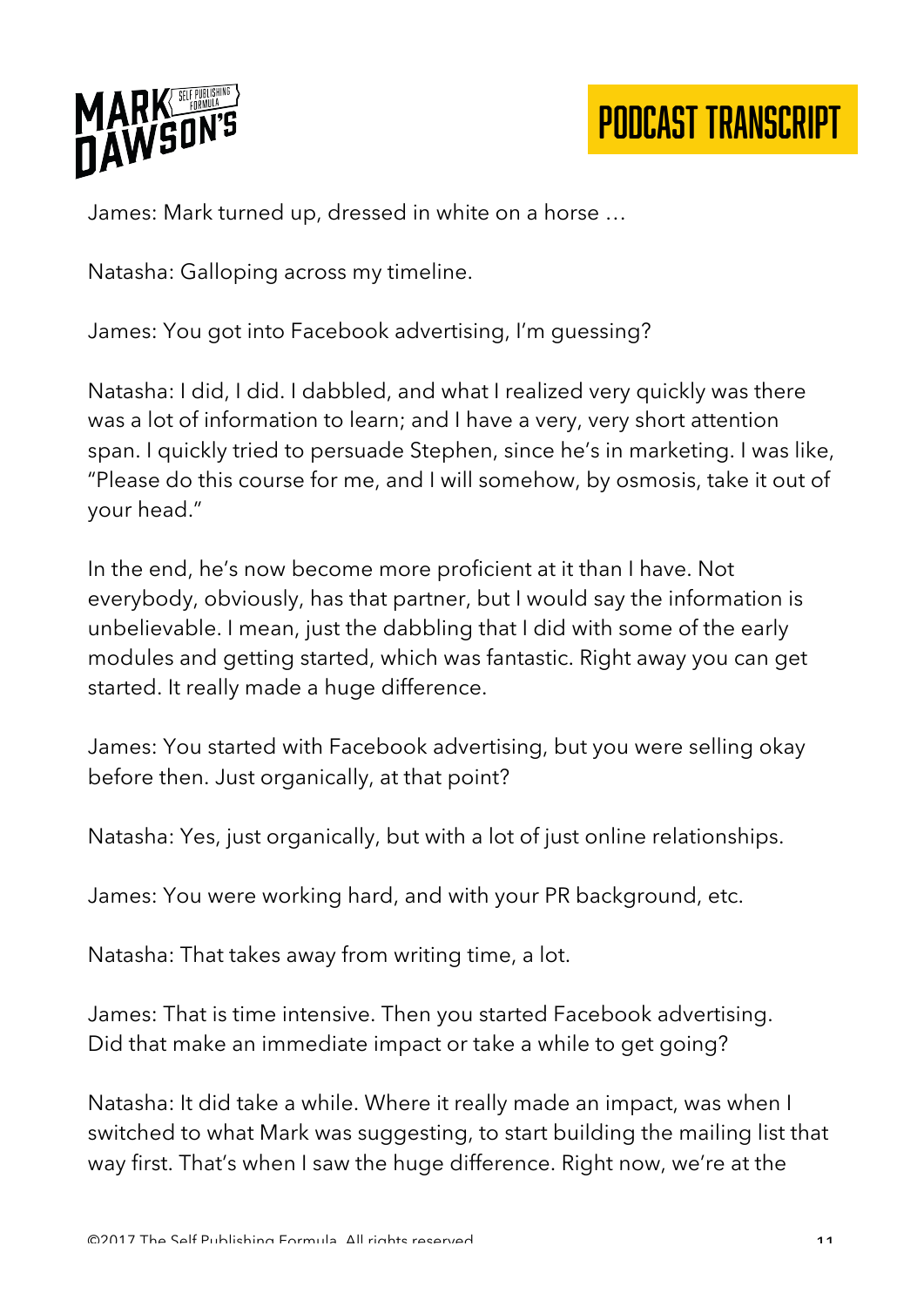

stage of we're boxing up a couple of my books. Our next big project is to market the box set on Facebook advertising.

James: What's your mailing list at?

Natasha: Right now, it's grown from 3 1/2 thousand, so not that many compared to some people; but for me, fantastic. It's grown to about 58, almost 6,000 thousand since March, since I've started doing all the various things.

I'll tell you what's really helped, is that I gave away the first book for free from a mailing list, before I went permafree, which I've only just done recently. What I also did, is I offer – immediately after people get that- they get an email from me, telling them how valuable the book is. What I mean by that is, "Before you take your free book and run, it's won an award, it's sold 100,000 copies, it's my highest selling book; but I'm giving it to you for free, because I'm taking a chance that you're going to love it. You're taking a chance on me; I'm taking a chance on you."

James: You spell this out?

Natasha: I spell this out.

James: That's great.

Natasha: I say …

James: Here's the deal, basically.

Natasha: Yeah, here's the deal. My second book is not free, but I know you're going to love book one, and I've got kids to feed.

James: It's at 400 bucks.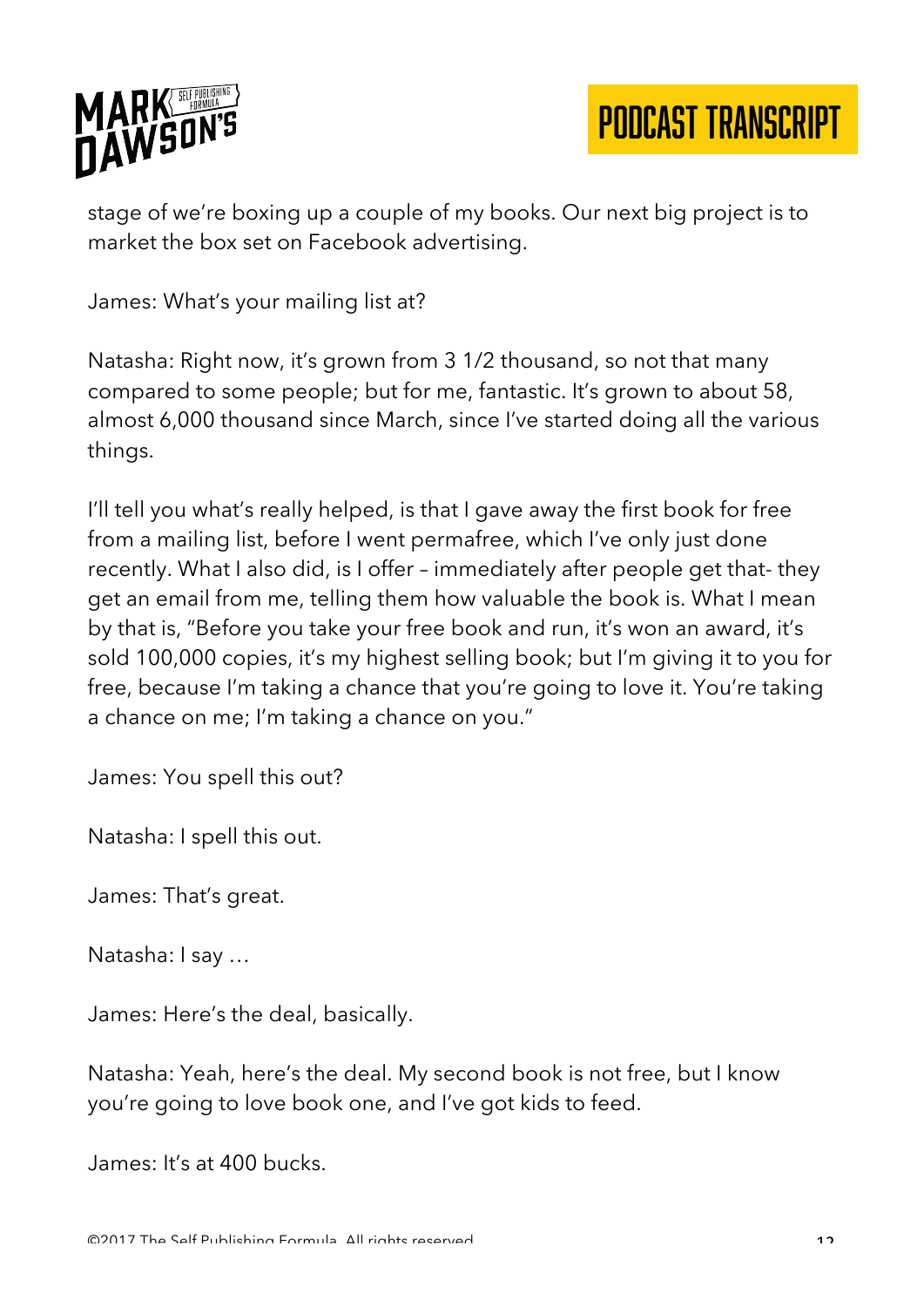



Natasha: It's \$4. What you can do, is if you love it, I will give you the third one for free. When they get to the end of book two … This way I feel like … As long as they didn't come in from the free book on the mailing list, then they can at least join the mailing list at book three. Then after book four, is my 6th. I've got a 6th chapter bonus from an alternate point of view, including the sexy scene, which is another avenue into the newsletter. I feel I've got three points of entry at this point. If people don't join and get the first book. If they just happen to buy it, and not come in on the mailing list to get it free; then there's other ways they can join.

James: Did you come up with this?

Natasha: Yeah.

James: Flow?

Natasha: Yes, and it's working great!

James: Stephen, standing there patiently. I have to raise myself up, 6'4" or something are you.

You've got a marketing background, I think? Stephen: Marketing/advertising. My day job is actually with a marketing agency.

James: You've looked at Mark's course and so on, and also presumably the wider work load.

Stephen: Yeah.

James: How is this going to work? Are you going to be taking this over?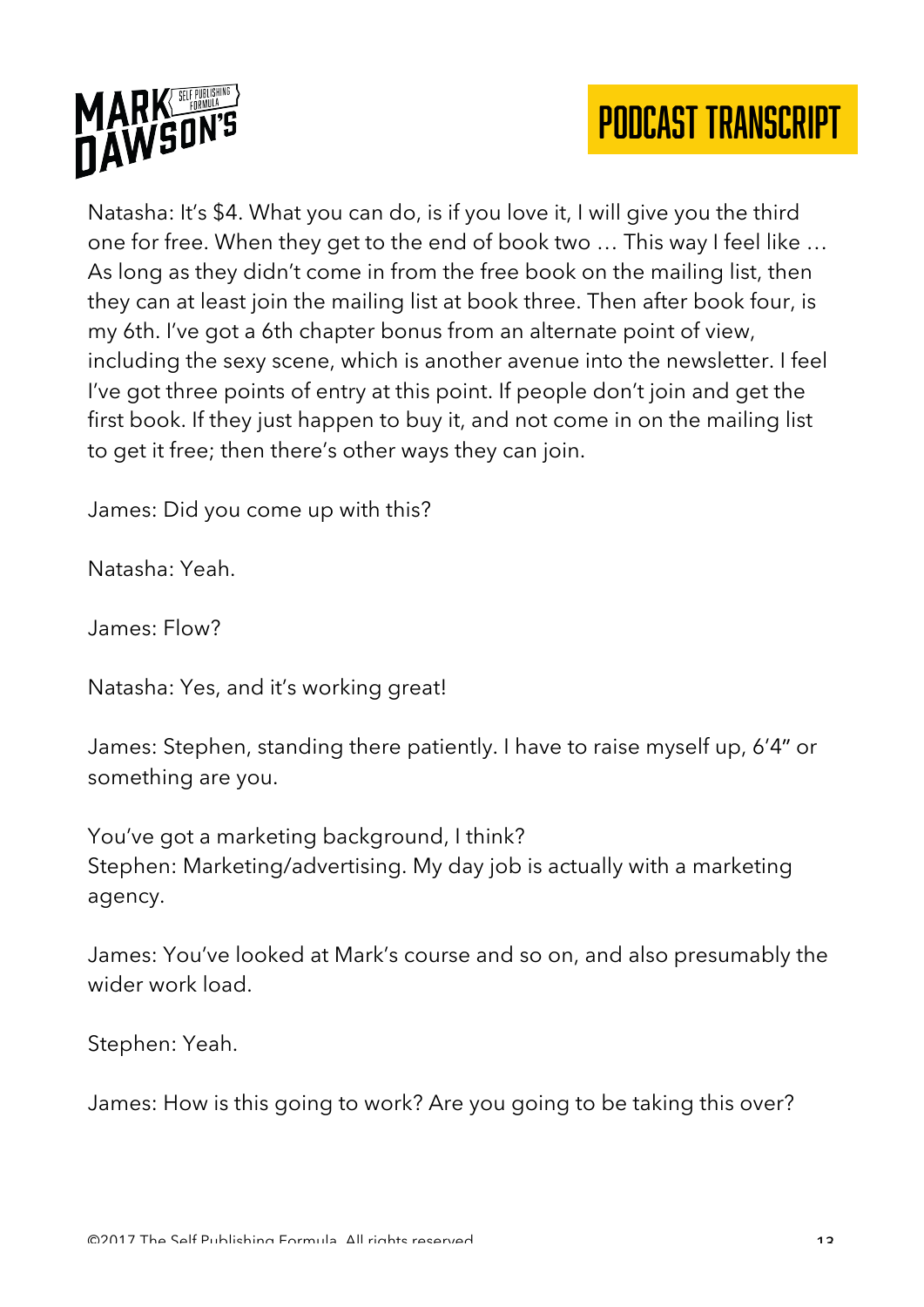

Stephen: I'm going to take over. I think what Natasha mentioned before, is that a lot of this stuff around launching books and the constant publicity around it takes away from her writing time.

I'm just starting out in this, over the last month and a half or so; so whatever I can do to get things off her plate that don't affect the storyline of the book. That is not my area of expertise at all. Anything from a marketing standpoint, finance, operations, the email list, that sort of stuff. Anything that I can take off her plate, and also leverage some of my background and knowledge as well.

James: That's going to be quite tough for you, because you've got a fulltime job.

Stephen: Yeah, but I think helps a lot. I did take the Facebook course. It took a while for Natasha to convince me to do it, but once I started it, I really got into it.

I think it only took me probably about a week or so to get through the entire course. Once you get into it and start to understand – Mark even mentions this in the course – once you get into it, it doesn't take a whole lot of time.

It takes a while the first couple of weeks to figure out the audiences and things like that; but once you understand it, it's just going in there and checking on your numbers and maybe tweaking a few things.

Then spending a few hours on a weekend, or one night, when we come up with a new campaign; like for the boxed set. Okay, who are we going to target and that sort of stuff. Then, you're just kind of looking at it. We've definitely tested different audiences; see what works, see what doesn't work. It's not that much of a time crunch at this point, but again, all I've been doing is the Facebook ads. I haven't really been doing much with the mailing list and stuff like that.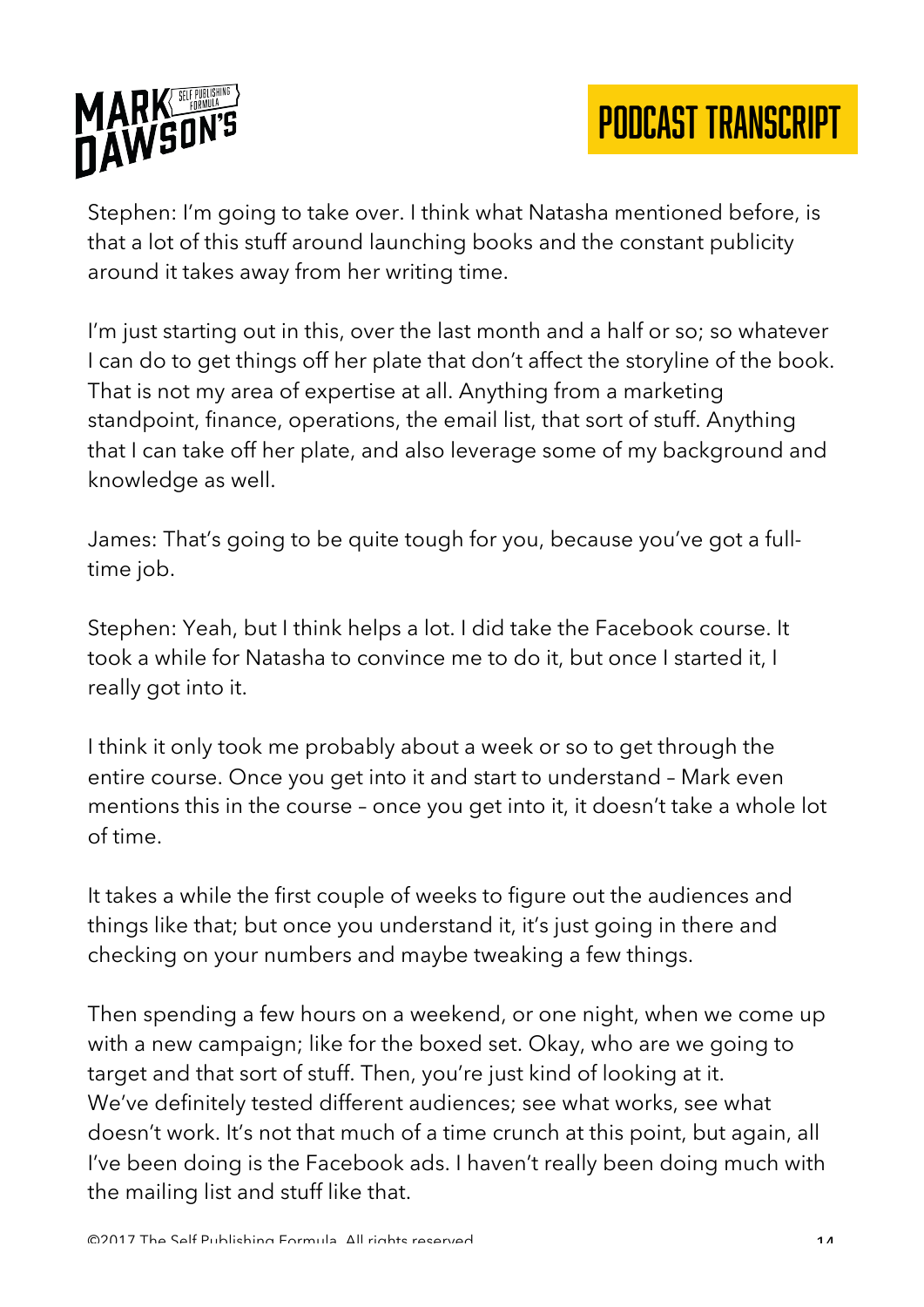



James: Some people would think with your professional marketing background, and that's going to give you a head start in understanding this type of material. Not just Mark's course, there's other people teaching in this area, and other social media platforms.

How easy do you think it is for ordinary people, people who don't have a background in marketing, to get a hold of this type of methodology, and make it work?

Stephen: I think it's easy. I have the background from a strategic standpoint, but what I've told people at this conference is, I am not the target audience for Natasha's book. I mean, I don't read a whole lot of romantic fiction or anything like that.

James: You're dead behind the eyes. Dead inside.

Stephen: Yes.

James: You're a bloke.

Stephen: That's probably more likely. Honestly, I do think it's really, really easy. I think as long as you go into it, and don't get overwhelmed. It is a lot of information, the first few modules that you go through, but he does a great job slowing it down for you.

I'm going to go back and probably do it again. Look at some of the modules to figure out some things that maybe I haven't gotten right yet. In my viewpoint, it's a marathon, not a sprint. We're going to do things wrong. You're going to have to go back and do them over and over again, but it's well worth it.

James: That's a great approach for any marketing. We have an alternate business and video production, and it's PR and marketing. We always say to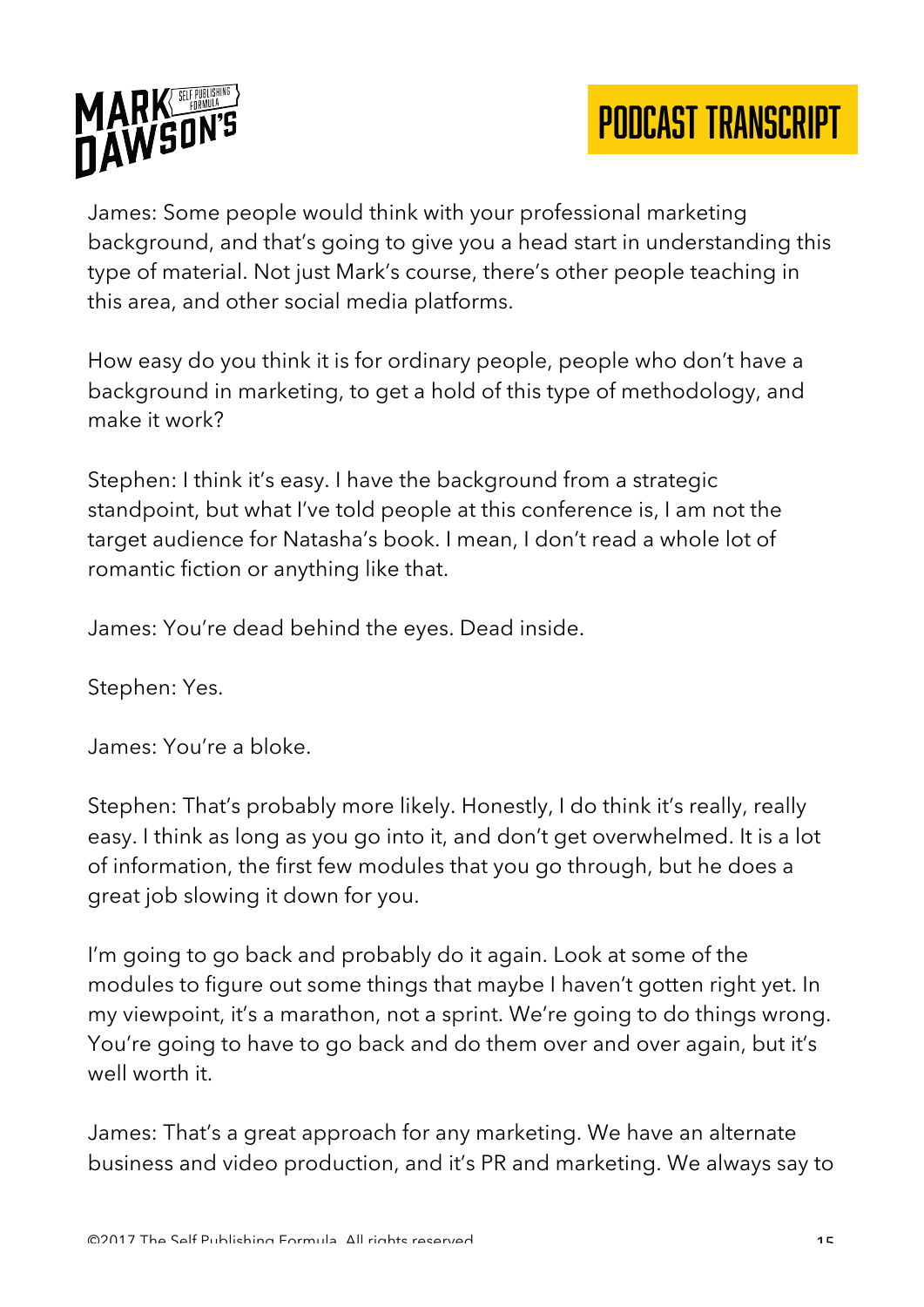

people you've got to play the long game and not expect some fireworks on day one. That's a good attitude.

In terms of your ambition then, the two of you, you talk about it would be nice to have this bit bigger salary; but we were talking to somebody this morning who's a couple of books ahead of you, and she's now doing a quarter of a million dollars a year. For me, it feels like you have a platform to build on.

Is that something you're aiming for?

Natasha: Absolutely. I think you should never be comfortable with your status quo. You should always be trying to improve your craft, your methodology, and all of those things. Hopefully, the rewards come with that hard work.

I do think that this is a career and it is a business. This is not really just a job. As far as that goes, when you start writing more books, there's a lot of extra things that come along with that business. You need somebody, actually, that you can call right away and get a cover done and some marketing materials pulled together. You do find yourself with employees. With that in mind, you do need to earn more money if you're going to do this properly and keep writing, I think. Absolutely.

I don't think anybody looks at any of the people here who are doing fantastically well and thinks, "Oh, well they're just lucky." It's hard work, and it should be hard work. I think it's very gratifying; very gratifying and satisfying. Also, you should never get comfortable where you are. You should just always try to keep improving.

Stephen: One other thing that I would mention too, is getting stuff off the author's plate, like what we're trying to do, just allows her to just focus on writing. Getting more work coming out the door. Hopefully, that just speeds up the revenue process quite a bit as well.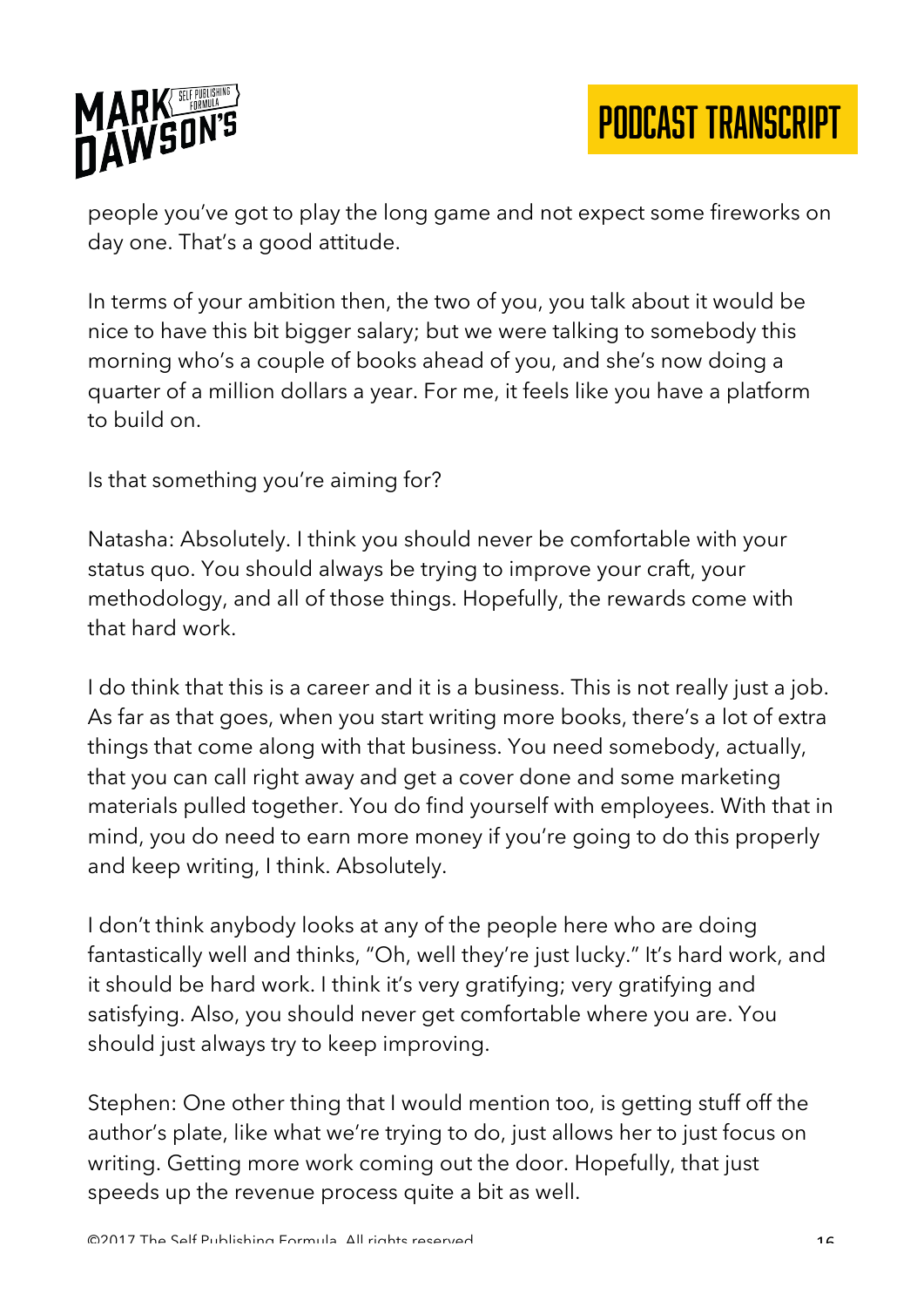



Natasha: Right, yeah. I think at the end of the day, yes, you want to make more money; but you've also got to keep your readers happy. Try not to be so focused on producing the revenue as much as … That's the by-product of keeping your readers happy and getting more readers.

James: Are you getting a lot of feedback from your readers? When you say your bonus thing had perhaps a slightly more sexy edge than your mainstream stuff.

Natasha: It was just from a different point-of-view. People love it. I've got great readers who email me and keep in touch. One of them even sent me an entire series outline of who she wants to see in the next books and who they should marry. I suggested to her, "Well, that's great, but maybe you should write in my world, and we'll do some fan fiction." That's really like a big endgame. Yeah, it's been really satisfying. The readers are fantastic, and I think that's what you've got to keep in mind, more than anything.

James: Chance of some point quitting the day job, do you think, Stephen? I don't know if your boss is listening to this.

Stephen: It depends on if my boss is listening.

James: Let's assume they're not.

Stephen: Let's assume they're not. Yeah, that's the end goal, and I think it is something that is absolutely attainable.

James: You've got a lifestyle then, which is worth more than money, isn't it?

Natasha: Absolutely. Time and freedom and all those things. You can work from anywhere, really. I mean, here you are, in Florida.

James: We work from anywhere. We've been working in a Chevy Traverse for the last 1,500 miles. Great. Natasha, thank you, and Stephen, for talking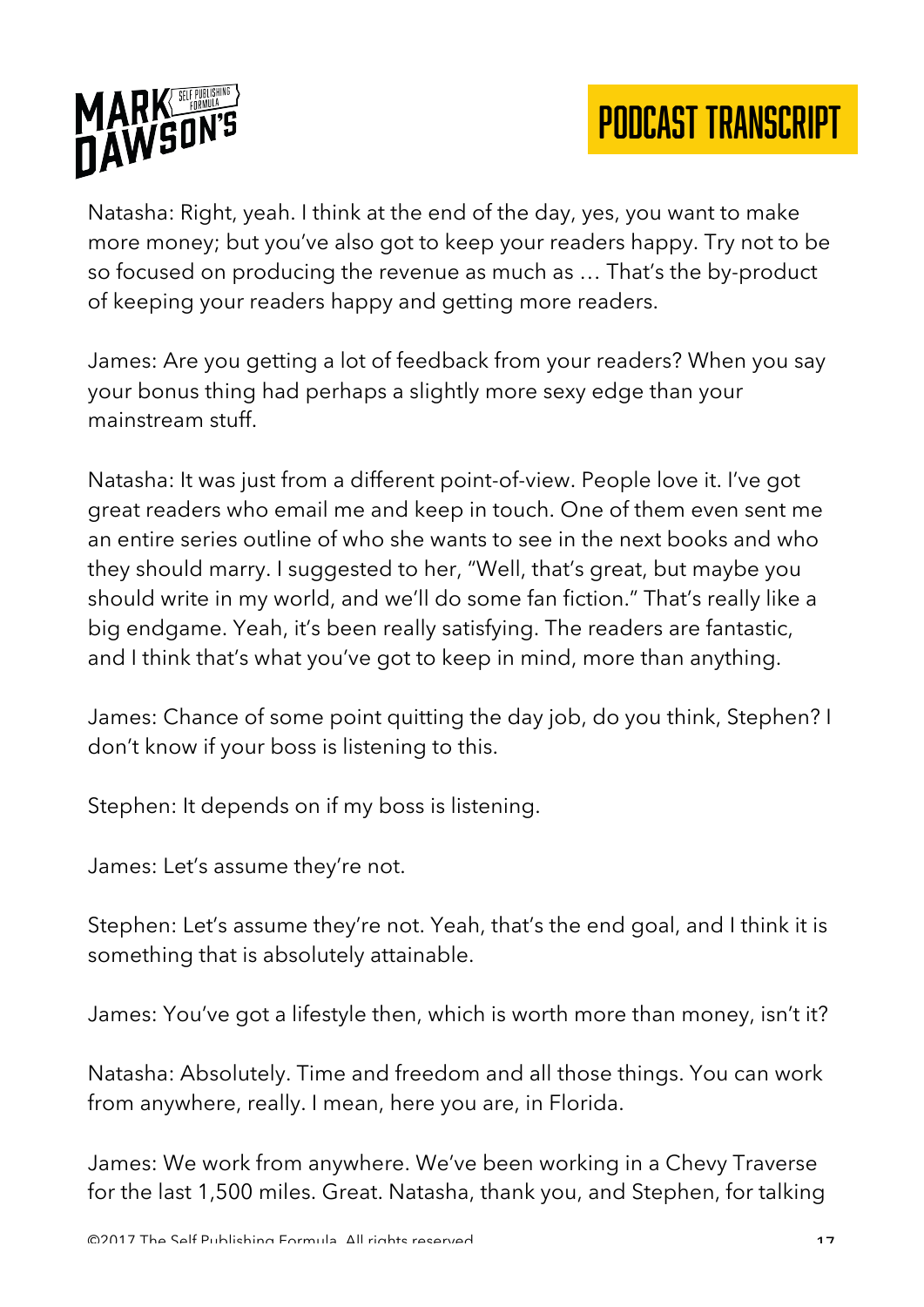

to us. Natasha, you've done brilliantly in keeping your English accent, taking on by osmosis, American verve and entrepreneurial spirit.

Natasha: Oh, there you go, can do attitude. Yeah.

James: A great combination. Can do attitude, exactly.

Charlotte: My name is Charlotte Byrd, and I'm a self-published author. I write mainly billionaire romances. My most famous books are "Malibu Connection: The Date", and "The Date."

James: Okay, Charlotte, let's talk about your author career over the last, shall we say, 12 months, I think, probably has been the big change in your life.

Charlotte: The big change.

James: You were trundling along. When did you start writing and start trying to become an author?

Charlotte: I've always wanted to be a writer. It's just been a passion of mine ever since I was little. I actually wanted to major in English in school, but ended up going with math instead.

James: Because that's a natural alternative to English, right?

Charlotte: Yes, my parents were insisting that I would have a job after graduation. It's been a passion of mine for a long time. I used to write a lot of short stories, and then I stumbled onto romance writing and found out that people were quite successful in the genre. I decided to give it a go. I thought I could just put a book together, and put it out there, and it would sell. That was very disappointing, because I did not have any sales, hardly any sales.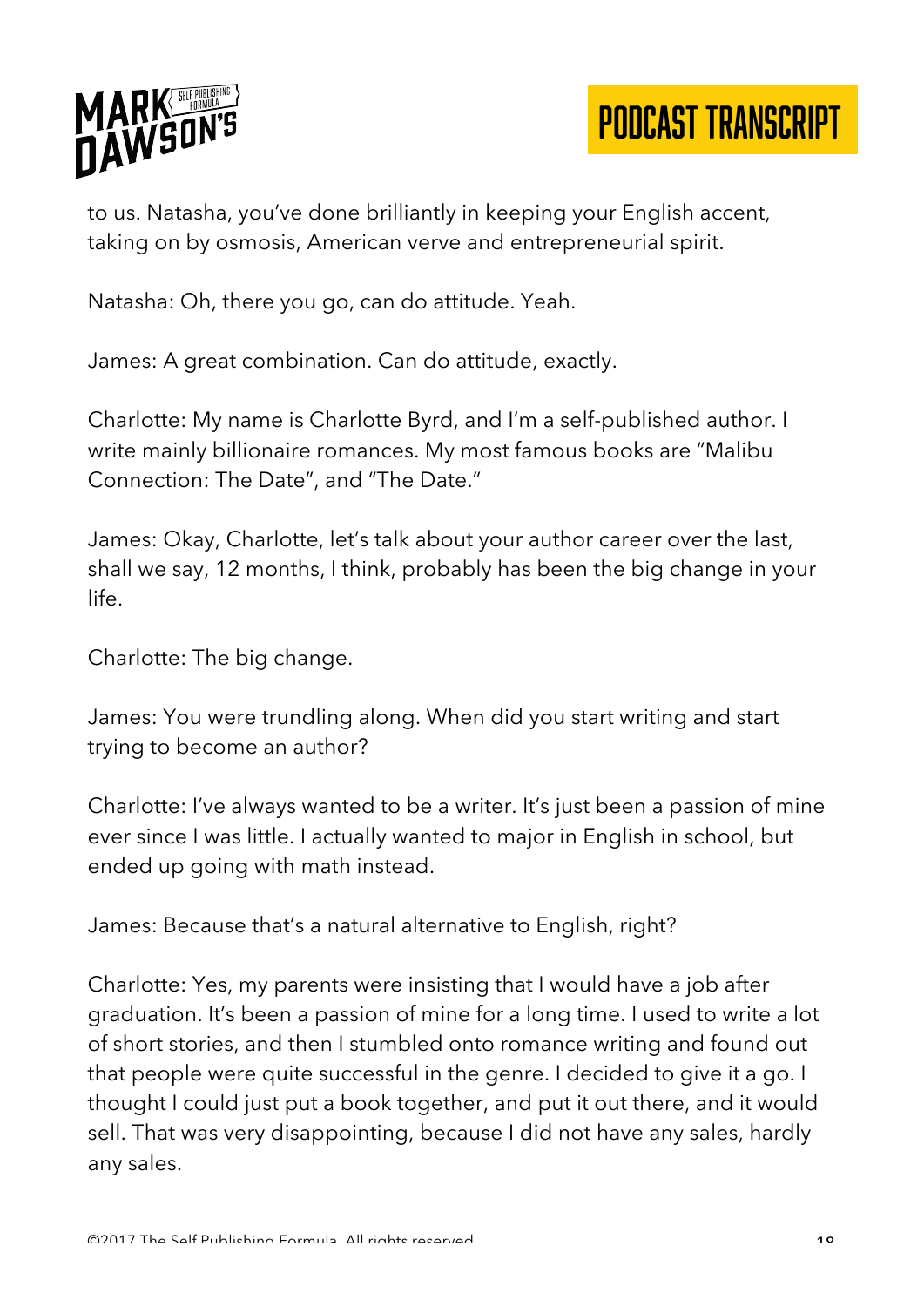

James: It's strange that, isn't it. You write a book, and people don't automatically come buy it in the thousands.

Charlotte: Yes, and apparently it's not 2011, whenever that was happening for romance authors. I enrolled in Mark's class, and it's been a whirlwind ever since. All the readers that I've gained, and all the money that's been coming in from my books.

James: You've been a stellar student from Mark's class, which is the reason that we're here in California, in the desert in California. Yesterday, we were sweating it in 90 degree, 90% humidity in Florida; and today, we're in this dry, beautiful landscape. Almost a moonscape.

Charlotte: Joshua Tree, California welcomes you.

James: Yeah. Well, we're delighted to be here, and we wanted to talk to you about that. Obviously, you had the material. There was no problem with the books.

You were waiting to find that magic key to finding your audience.

Charlotte: Yes. When I focused on writing romance, I wrote my first book, and I put it out there. I didn't know what to do with it, and I stumbled upon Mark's course. During that, as I started making sales from the books, I continued to write. I ended up writing like six books in six months, and found my audience. Readers are just delighted. They're always writing me every day, telling me how much they love my books. It's just been amazing. James: Billionaire romance.

Charlotte: Yes. Kind of "50 Shades" inspired; but no BDSM, just erotic. That's been my bread and butter, so to speak.

James: This choice of yours was commercially driven, this choice of genre?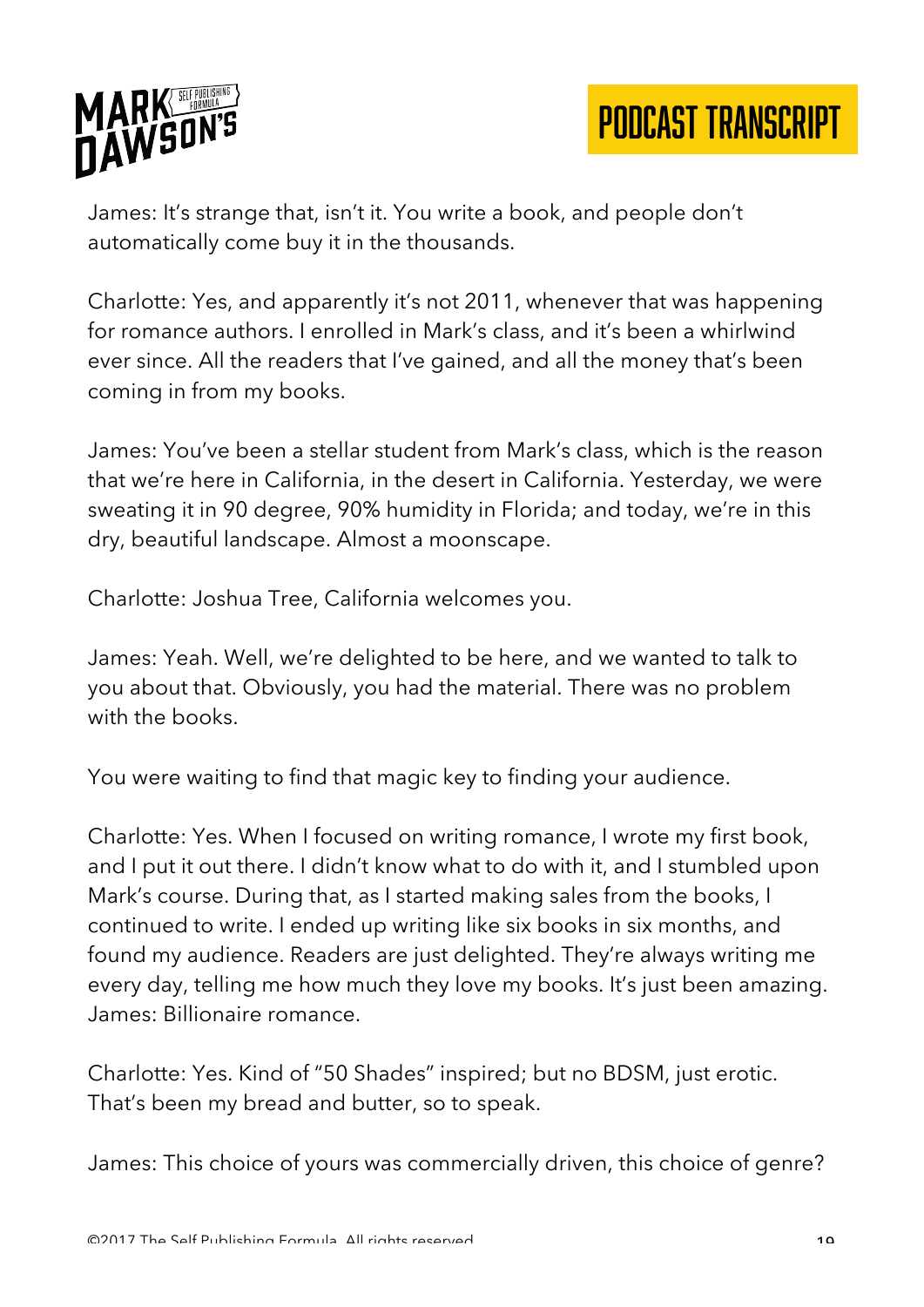

Charlotte: Yes, it was. I've actually really enjoyed writing it. I'd never read romance until last summer, really. I wasn't this die-hard fan, like a lot of people are. I stumbled upon it, started reading it; I thought I could definitely write it. I've been really enjoying it.

What makes it different from other books is that it's really focused on the two characters. You just develop their emotional sides. That's been the most interesting aspect for me.

James: How did you find the transition from writer to writer/marketer, which is really what you are now?

Charlotte: Well, through Mark's course, that's been the main transition. I actually did not realize how much work the marketing aspects of all of this involve, how much work that involves.That's why, actually, my husband recently quit his job and joined the business with me. He's helping me out a lot with the Facebook ads and all the business aspect of running a romance business.

James: We've got Kevin, husband, here.

Charlotte: Yes.

James: I guess you write from reality. You've got a billionaire husband, and you live this romantic life.

Charlotte: Yes, that's why we live here in a one-bedroom, in the desert.

James: The way you're selling books, I don't think you're going to be here for much longer.

Kevin, you had a steady job in one of the big global industries, a pharmaceutical, yeah?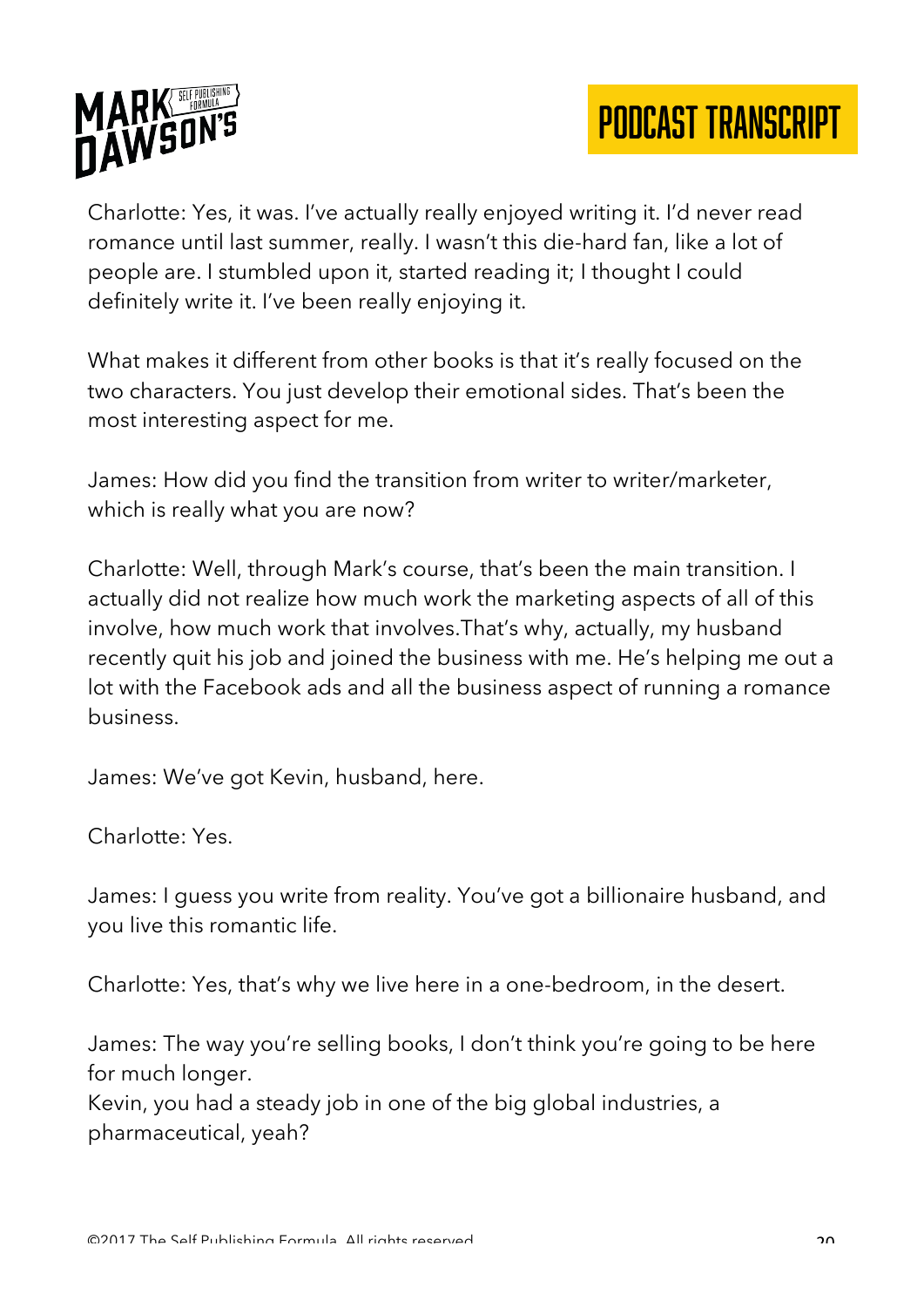

Kevin: Yes. It was a good job because it allowed us to finance a fairly rapid expansion for this business.

James: That's something just to dwell on for a second, because a lot of people don't realize … When things take off in social media advertising, you really want to funnel money in. We've had this conversation before. Adam Croft, I think he had 50,000 pounds he basically just borrowed from credit cards and family.

Charlotte: When they're doing well, you want to keep putting money into it, because there are months that are slower or the cost per click is much more expensive.

May was really great for us, and then in the summer it's been slower. When it hits, like I think for Christmas, you've got to save up for that.

James: It promises good money. It makes you sound like drug dealers, but a commercial, global company pharmaceutical.

Kevin: Yeah, legalized drug dealing.

James: You've gone one step further than just providing the capital now.

Kevin: Yeah, now that we've been able to build up the savings, and the business is generating a consistent revenue; now the main need is time and labor. We don't need the capital anymore, but it's just become so much work that it was hard for Kate to keep up, to produce content and to manage the advertising.

Charlotte: Well, it's hard to write, to actually spend the time writing when you have to do so much other marketing stuff that's involved in running the business.

Kevin: The creative work can be very draining.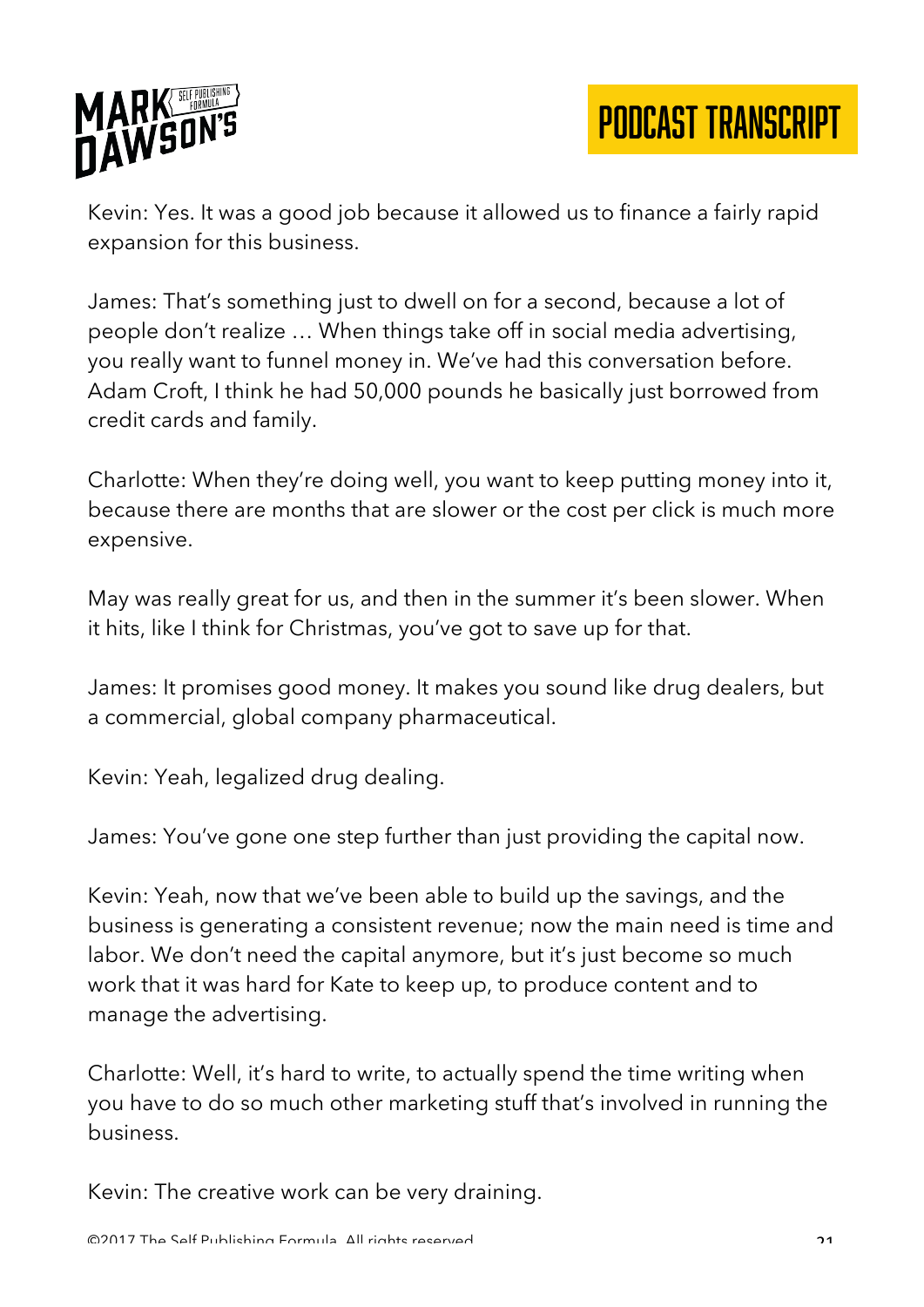

Charlotte: Yes.

Kevin: It's emotionally and psychologically, it takes a lot out of you. Then, if you have to go and track the performance of all of your ads and do your budgeting and all of that, it gets to be too much.

It's been very rewarding for me to see the business grow, obviously, but now to be able to contribute to its success by putting in the effort and see Kate not so overburdened with all that work.

James: You snuck out her real name there.

Kevin: I did.

James: Kate.

Charlotte: Oh!

Kevin: I'm so sorry. Honestly …

Charlotte: I'm outed. That's okay.

James: There's more than one Kate, I think, in the US. It doesn't matter. People know. Most of the people at the office, that we speak to, have two names.

Charlotte: It's hard when you start out, you know. When I first started out, I wasn't sure that it was … You write erotic things, and you're like, "Oh, what's going to happen?"

Kevin: Do you want your family reading it?

Charlotte: Do you want your family to read? I was also doing my regular business of writing resumes and cover letters, under my real name. I didn't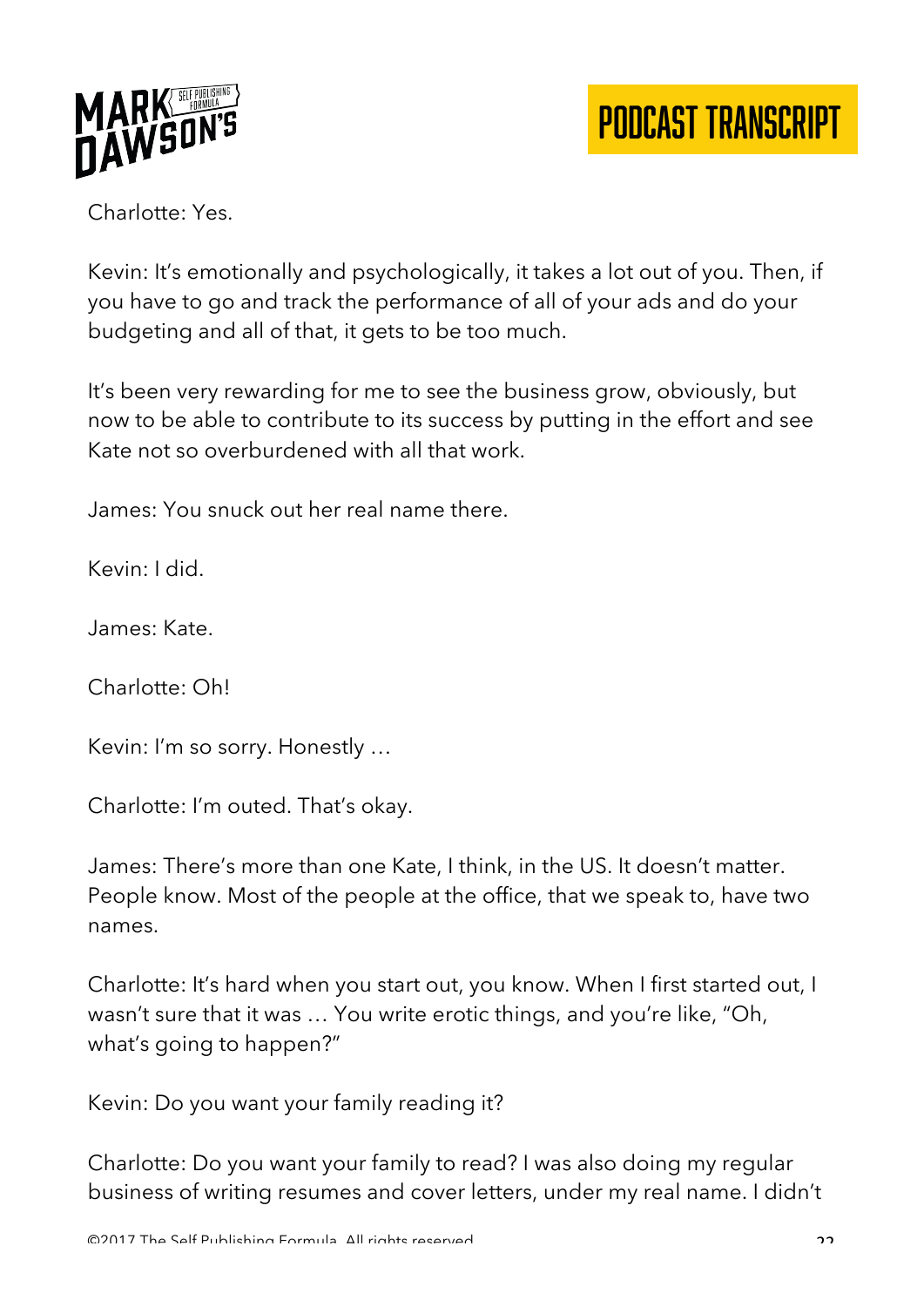

want to have all of that together. Then, it kind of blows up, and you're like just Charlotte. It was a good name, yeah.

James: I think I saw you, I didn't read the post, I just had a quick flip through on Facebook groups this morning.

I think somebody asked the question, "Should I have an alternate author name?" I think someone posted on that.

Charlotte: I have answered that question a lot. It's more of a question I think with romance, just because some people have very religious family members or people who don't understand or they're embarrassed.

Kevin: We've met other romance authors who live in … There's that one woman who lives in like Oklahoma, in a small town, and she's very successful and read by a lot of people. But in her real-life community …

Charlotte: Yeah, she was married to a farmer and it was kind of like "50 Shades" kind of stuff, and she just said, "I could never tell … My husband knows, but no one else knows." Her children didn't know, no one. It was really just about keeping her private life and public life separate.

Kevin: It can also be an advantage in terms of your branding. If you have a nom de plume, you can have your whole social media life focused on establishing and promoting this brand of the author. Not have it diluted by your personal identity.

Charlotte: By your high school friends.

Kevin: Yes.

James: And your own behavior online, which you know all of us would probably like to separate out from our work lives.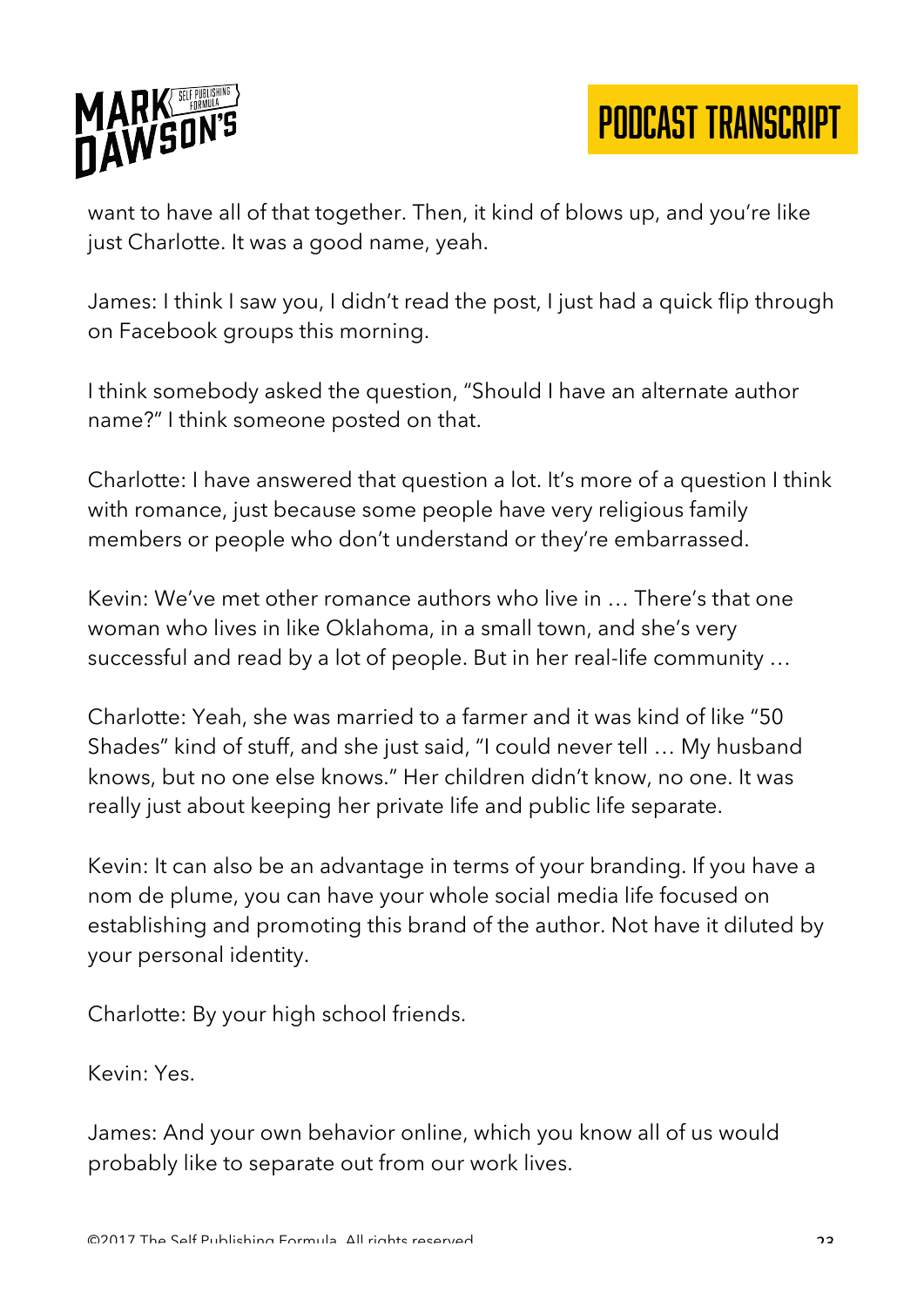



Joining back on the husband/wife routine here. I suppose there's a couple of aspects to this. One is that, first of all, you are both going to be now living the dream. We talk about this a lot. It doesn't take a lot of money to change your life from the drudgery of the 9 to 5, to sitting in a beautiful part of the world in your own time, going for walks and making your money doing that. That's the first thing. You're making really good money, but you could do it for less; but that's such a great thing to choose. Well done on that.

I guess you must be delighted with that, Kevin.

Kevin: Absolutely. Especially with my job, I was out of town 3 to 4 days a week, travelling constantly. To be able to be at home and spend time with my wife and just be at home, that's really such a big win for this whole process.

Charlotte: When I first started, my goal was not even to make this much money. I mean, that would have been great, but it was really hard to even imagine. When I saw that Mark was spending that much on Facebook ads, I was like, "Oh my God, that's crazy!" My goal was to make like \$2,500 or \$3,000 a month; just so I didn't have to do this other job. I could just write, and that's it. It's been really great, but yeah, you definitely don't need that much money. There are lots of people who are living their great lives on much less, just pursuing their passions.

James: Well, you need to raise the equivalent of your salary. Actually, I think you need to raise a bit less. We made the move into our own business. When you work, you actually spend quite a lot of money working. Travelling around and buying lunch, so you can live on less money. You say you were out of town a couple of days a week and now you're back, which brings me on to the other question about working together as husband and wife.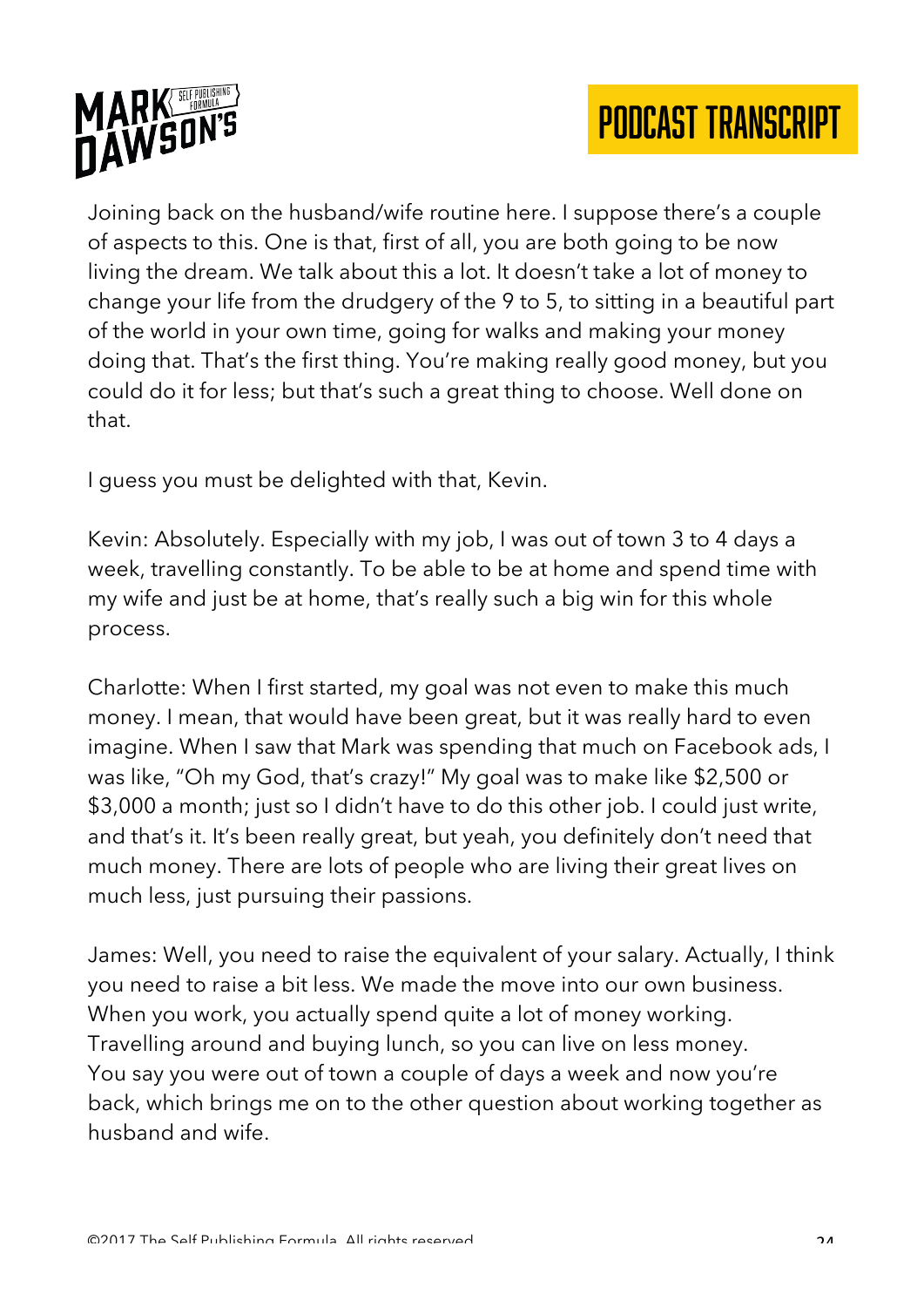

Does he get under your feet suddenly, this change in relationship? I'm being serious. It's a slight change, isn't it?

Charlotte: It is a change. Yeah, because we were together all the time before. Then this past year when he was working at the pharmaceutical company, he was gone a lot so I could just do whatever. Not like do whatever, but I could ...

James: Ohhh.

Kevin: There's some stories I need to hear?

James: That billionaire that used to come around …

Kevin: Yeah.

Charlotte: Yes. No, but just have my own routine, and then he just comes back with his bags and everything would be just kind of different. Then, it was the transition after you quit your job, in terms of transitioning back into the business.

I did everything. It was like, "Where do I fit in? How can I help you? How can I …?" I'm like, "I'm the one who does the Facebook ads. You don't know. You didn't take Mark's class. You don't know anything about Facebook ads." Just transitioning and teaching him where he could fit in and what he could do.

Kevin: The hardest thing of coming on board is the transition from doing things that she tells me to do, to being proactive and taking initiative. Knowing the business well enough that now I can get up, set my own tasks, and contribute to the business without relying on her, as essentially a manager.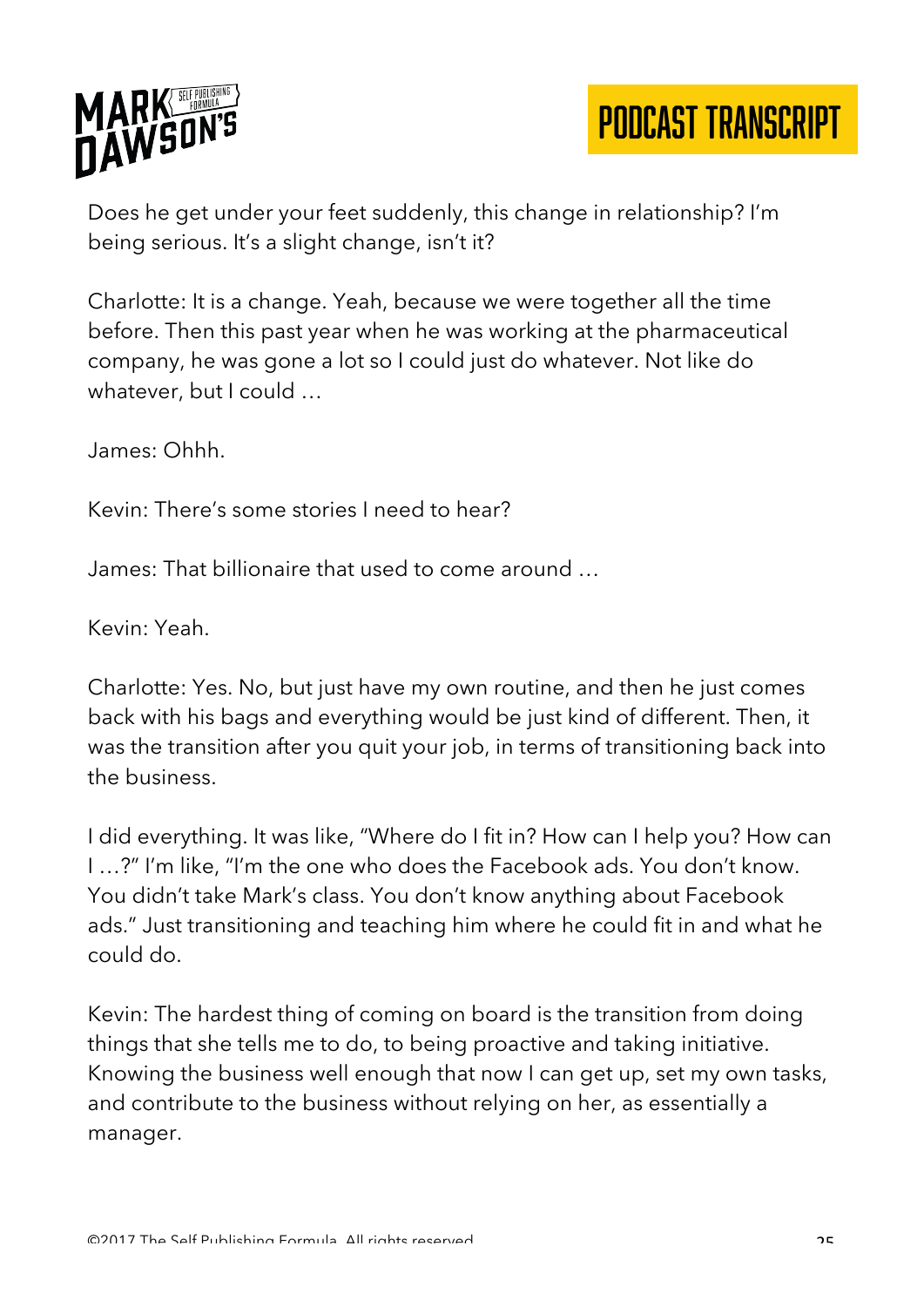

Charlotte: It's been quite a relief, because thinking of things for you to do has been exhausting. It was like it would be just easier for me to do it myself.

James: It starts like that and that's a really big moment when you've got somebody pulling their weight in that sense. I can imagine the relief. Charlotte: Yeah, it's a huge relief. I always felt like I was just providing a little motivation. Okay, this is what we have to do today. I almost wanted him to take the initiative and know the things that are in my head, to just go and do it.

James: You're getting there now. Charlotte: Yeah.

Kevin: I'm definitely getting there now. It's been a process, but that just is what it is. Thankfully, now I am onboard and taking over some aspects of what we're doing.

Charlotte: You're even writing your own book.

Kevin: Yes.

James: Then you can start doing his ads.

Charlotte: Yes, that's true.

Kevin: There's a lot of pre-work that I have to get doing. Get the whole Facebook thing set up.

James: What can you tell us about your book?

Kevin: It's still embryonic at this stage, but it's going to be in the YA Fantasy space. Like a high fantasy book. A good comp would be the Witcher Series. It's a series of novels, yeah. They're a little bit darker. This is little bit more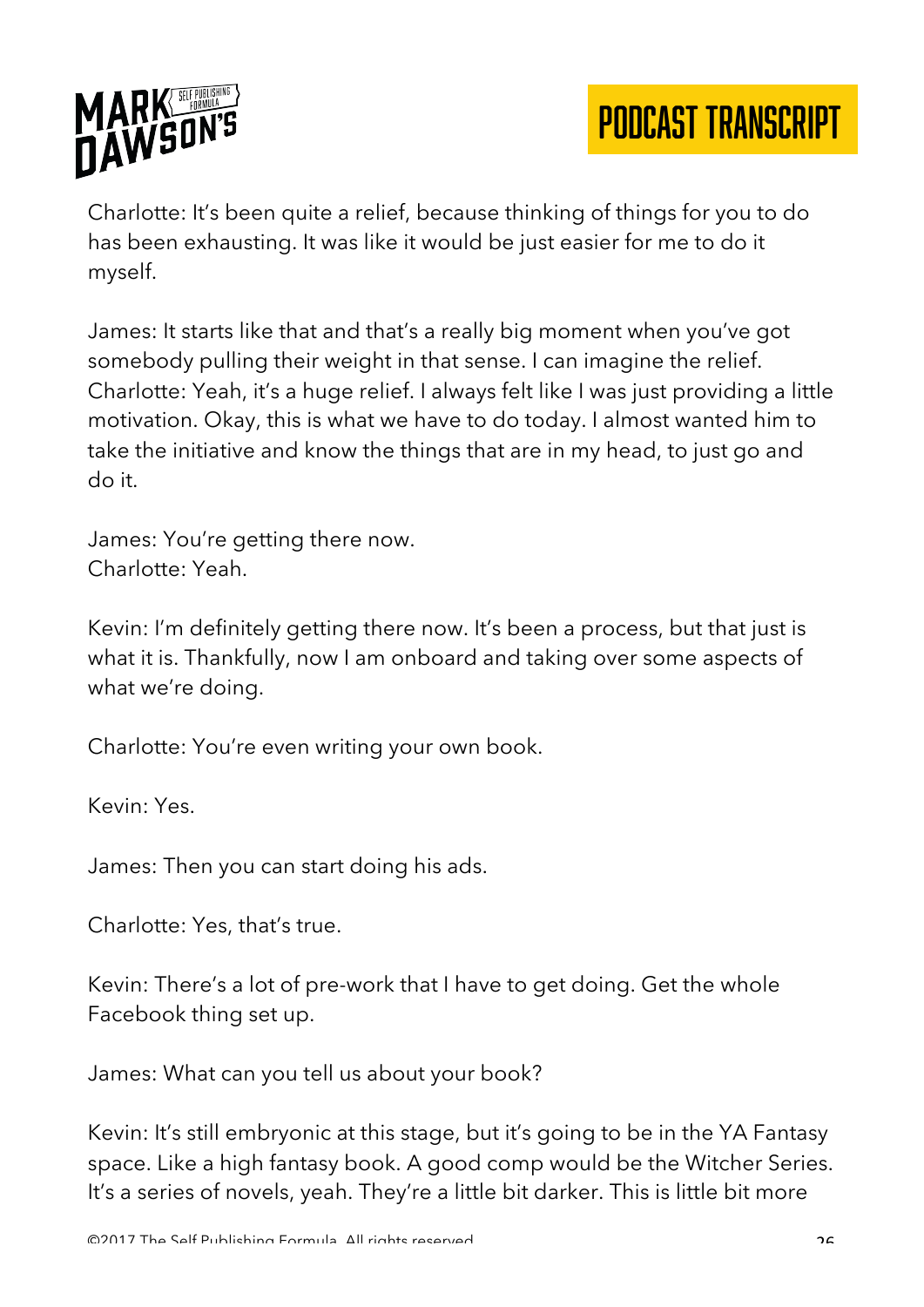

lighter and YA. Hopefully, I can devote enough time to it that I'll have something done by the end of the year, but we'll see.

James: A power couple.

Kevin: The thing is, it's been the inspiration of Kate really pushing herself, producing work, and building this business; really being the driving force. You know, really showing the path, and giving me the courage to go ahead and try and do something on my own, and write my own book.

James: Fantastic. Well done, Kate/Charlotte.

Charlotte: Thank you.

James: It's not an inspiration to everyone, because there'll be some authors who aren't married, are not in a relationship, sitting there by themselves and going, "I wish I had a free helping hand." Actually, in some ways it's very traditional. I mean 200 years ago, that's how businesses worked. It was the only way the could work.

Charlotte: Family business.

James: Family businesses. People mucked in together. This is kind of a new wave of business now, that's happening in this digital space. I think it's going to become common in the future.

Charlotte: We know of a lot, especially in romance, there's a bunch of husband/wife teams.

Kevin: Husband/wife teams.

Charlotte: Yeah, they even write things together, which is kind of a whole new thing. I can't imagine.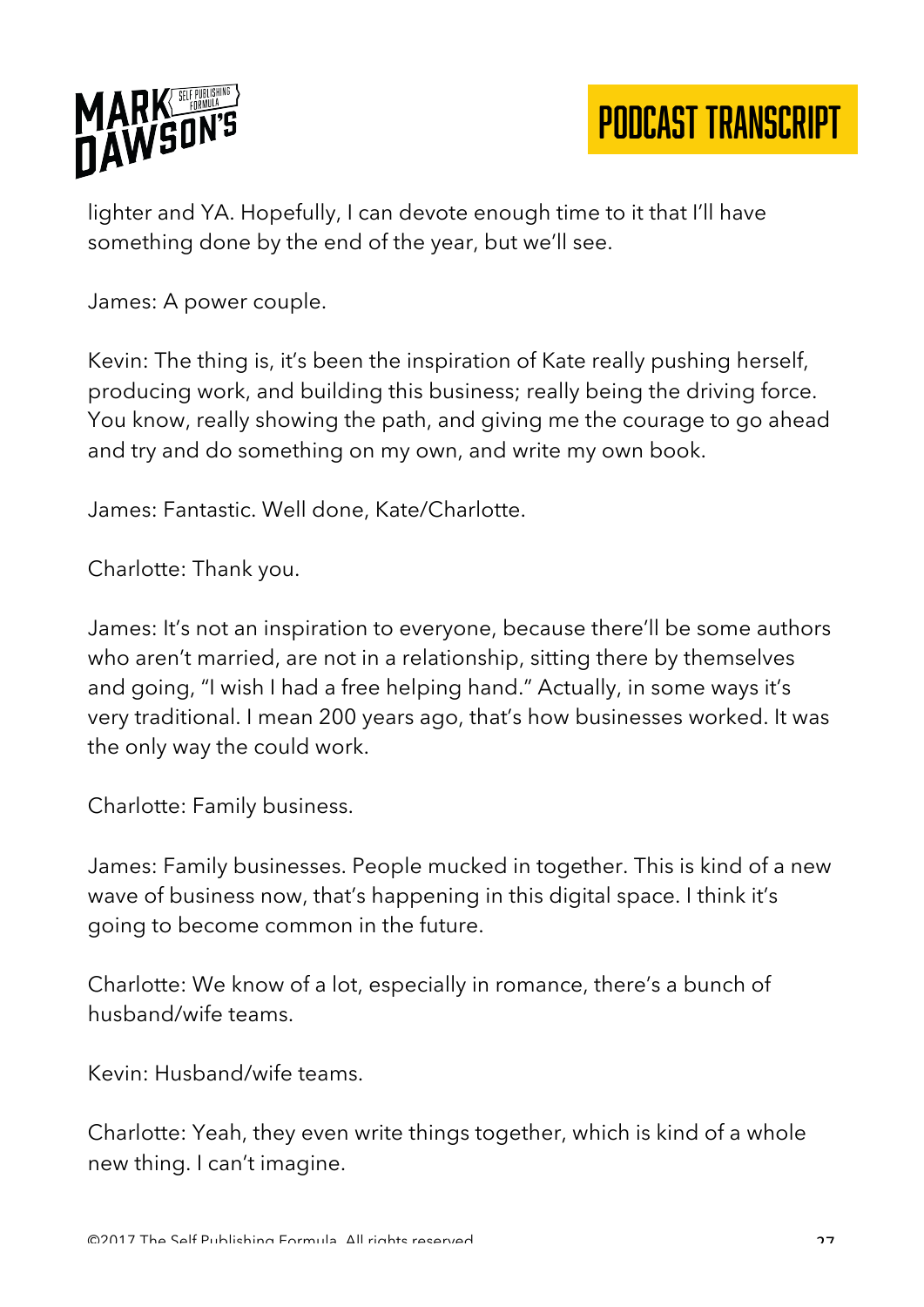

Kevin: Yeah, we're not there.

James: The billionaire needs to cross into a magic mirror in the back of his wardrobe to get into his world. Who knows.

It was quite windy out there in the desert in California, as you heard; but a really nice set up. It was so fun to be with both Natasha and Charlotte as they talked about, and you can hear the excitement in both their voices. What we always point out, Mark, don't we, with successful authors, is you can hear the business focus in their voices as well, which is absolutely a key part in this.

Not just seeing yourself as an author; seeing yourself as somebody who is running a business.

Mark: Two halves of the same coin. You'd be very lucky to break through just with being a budding writer. It's possible. It can happen. I've seen it happen a couple of times, but the odds are certainly against it. You really do need to be a good writer, and also to be a good marketer. Be prepared to roll up your sleeves with that kind of work as well.

James: About twice a year I ask Mrs. Blatch if she'll do some filing for me.

Mark: I was going to ask.

James: I am met with a fairly abrupt response. Mark: Isn't that when I see you with a black eye? James: Yeah, exactly, just after that. Then after six months, I've forgotten, and I make the mistake of asking her again.

It's definitely, and this is probably a bit of an elephant in the room for some people. It's not for every couple, absolutely without question. You have to have a certain relationship where you are going to be very happy to work with each other.